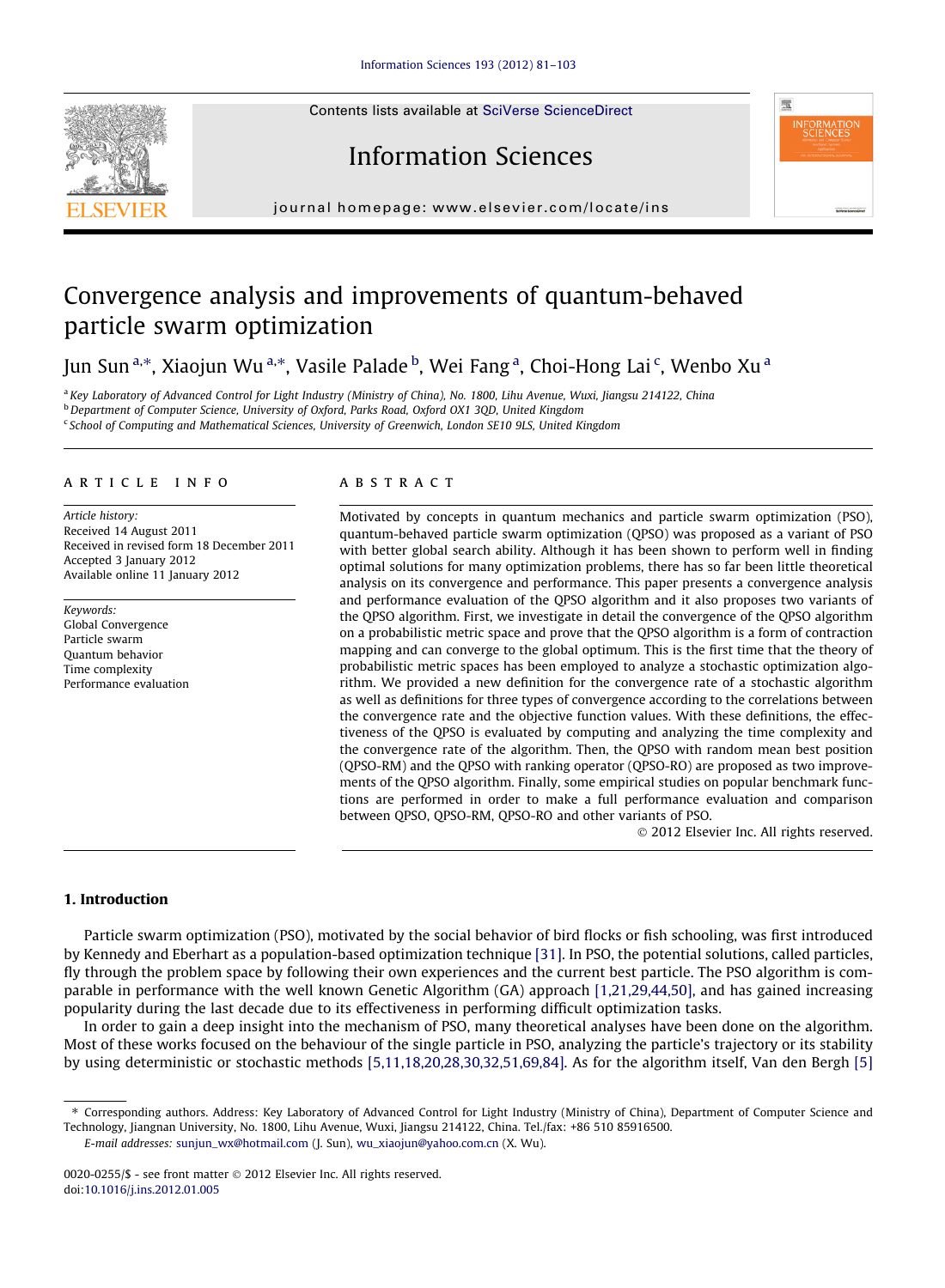proved that the canonical PSO is not a global search algorithm, even not a local one, according to the convergence criteria provided by Solis and Wets [\[74\].](#page-22-0)

In addition to the theoretical analyses mentioned above, there has been a considerable amount of work done in developing the original version of PSO, through empirical simulations. Shi and Eberhart [\[68\]](#page-22-0) introduced the concept of inertia weight to the original PSO, in order to balance the local and global search during the optimization process. Clerc [\[10\]](#page-20-0) proposed an alternative version of PSO incorporating a parameter called constriction factor which should replace the restriction on velocities. Angeline [\[2\]](#page-20-0) introduced a tournament selection into PSO based on the particle's current fitness so that the properties that make some solutions superior were transferred directly to some of the less effective particles. This technique improved the performance of the PSO algorithm on some benchmark functions. Suganthan [\[76\]](#page-22-0) proposed a variant of the algorithm, with another general form of particle swarm optimization referred to as the local best (LBest) model. It divided the swarm into multiple ''neighborhoods'', where each neighborhood maintained its own local best solution. This approach was less prone to becoming trapped in local minima, but typically had slower convergence. Several researchers investigated other neighborhood topologies or adaptive topologies that may enhance the performance of PSO, in order to improve the exploration ability of the algorithm [\[6,12,27,33,34,42,43,46,49,54\]](#page-20-0).

Some researchers have attempted to experiment with various ways to simulate the particle trajectories by directly sampling, using a random number generator with a certain probability distribution [\[35–39,56,64,78,79\]](#page-21-0). For example, Sun et al., inspired by quantum mechanics and the trajectory analysis of PSO [\[11\],](#page-20-0) used a strategy based on a quantum  $\delta$  potential well to sample around the previous best points [\[78\]](#page-22-0), and later introduced the mean best position into the algorithm and proposed a new version of PSO, quantum-behaved particle swarm optimization (QPSO) [\[79,80\]](#page-22-0). The QPSO algorithm essentially falls into the family of bare-bones PSO [\[35,36\]](#page-21-0), but uses double exponential distribution and an adaptive strategy to sample particle's positions. The iterative equation of QPSO is very different from that of PSO, and leads QPSO to be global convergent, as will be proved mathematically in this paper. Besides, unlike PSO, QPSO needs no velocity vectors for particles, and also has fewer parameters to adjust, making it easier to implement.

The QPSO algorithm has been shown to successfully solve a wide range of continuous optimization problems and many efficient strategies have been proposed to improve the algorithm [\[13–15,19,45,48,86,89\].](#page-20-0) While empirical evidence has shown that the algorithm works well, there has thus far been little insight into how it works. In this paper, we investigate the convergence issue of the QPSO and propose two improved versions of the algorithm as well. First, the global convergence of the QPSO is analyzed on the probability metric (PM) space established for the algorithm. We prove that the QPSO is a form of contraction mapping on the PM space and its orbit is probabilistic bounded, and, in turn, that the algorithm converges asymptotically to the global optimum, the unique fixed point. It is the first time that the theory of PM-sapces has been used to analyze a stochastic optimization algorithm. Next, the time complexity and its relationship to the behavior of a single particle are addressed, and a new definition of the convergence rate for a stochastic algorithm is presented, followed by semitheoretically evaluating the time complexity and convergence rate of the QPSO and PSO. Then, we propose two improved versions of QPSO, in order to enhance the search ability of the algorithm. One improved QPSO employs a random mean best position, so that the particle swarm can be diversified during the search and thus its global search ability is enhanced. The other incorporates a ranking operator to select a random particle whose personal best position replaces the global best position in order to guide the particle to escape the local optima. Finally, in order to further evaluate the efficiency of the QPSO algorithms and test the performance of the improved QPSO, we make a performance comparison with other variants of PSO by testing the algorithms on a set of problems from the CEC2005 benchmarks.

The remainder of the paper is structured as follows. In Section 2, the principles of QPSO are introduced. The global convergence analysis of QPSO is given in Section 3. The efficiency evaluation of the algorithms by time complexity and convergence rate is provided in Section 4. Section 5 presents the two proposed improved QPSO algorithms. Section 6 provides the experimental results on benchmark functions. Some concluding remarks are given in Section 7.

## 2. Quantum-behaved particle swarm optimization

In the PSO with M individuals, each individual is treated as a volume-less particle in the N-dimensional space, with the current position vector and velocity vector of particle  $i$  at the  $n$ th iteration represented by  $X_{i,n}=\left(X^1_{i,n},X^2_{i,n},\ldots,X^N_{i,n}\right)$  $(X_{i,n}^1, X_{i,n}^2, \ldots, X_{i,n}^N)$  and  $V_{i,n} =$  $V_{i,n}^1, V_{i,n}^2, \ldots, V_{i,n}^N$  $(V_{i,n}^1, V_{i,n}^2, \ldots, V_{i,n}^N)$ . The particle updates its position and velocity according to the following equations:

$$
V_{i,n+1}^j = V_{i,n}^j + c_1 r_{i,n}^j \left( P_{i,n}^j - X_{i,n}^j \right) + c_2 R_{i,n}^j \left( G_n^j - X_{i,n}^j \right),\tag{1}
$$
  

$$
X_{i,n+1}^j = X_{i,n}^j + V_{i,n+1}^j,\tag{2}
$$

for  $i$  = 1, 2,  $\dots$  , M;  $j$  = 1, 2,  $\dots$  , N, where  $c_1$  and  $c_2$  are called acceleration coefficients. Vector  $P_{i,n}=\left(P^1_{i,n},P^2_{i,n},\dots,P^N_{i,n}\right)$  $\left(P_{i,n}^1, P_{i,n}^2, \ldots, P_{i,n}^N\right)$  is the best previous position (the position giving the best objective function value or fitness value) of particle i called personal best (pbest) position, and vector  $G_n = \left( \emph{G}_{n}^{1}, \emph{G}_{n}^{2}, \ldots, \emph{G}_{n}^{N} \right)$  $\left(G_n^1, G_n^2, \ldots, G_n^N\right)$  is the position of the best particle among all the particles in the population and called global best (gbest) position. The parameters  $r_{i,n}^j$  and  $R_{i,n}^j$  are sequences of two different random numbers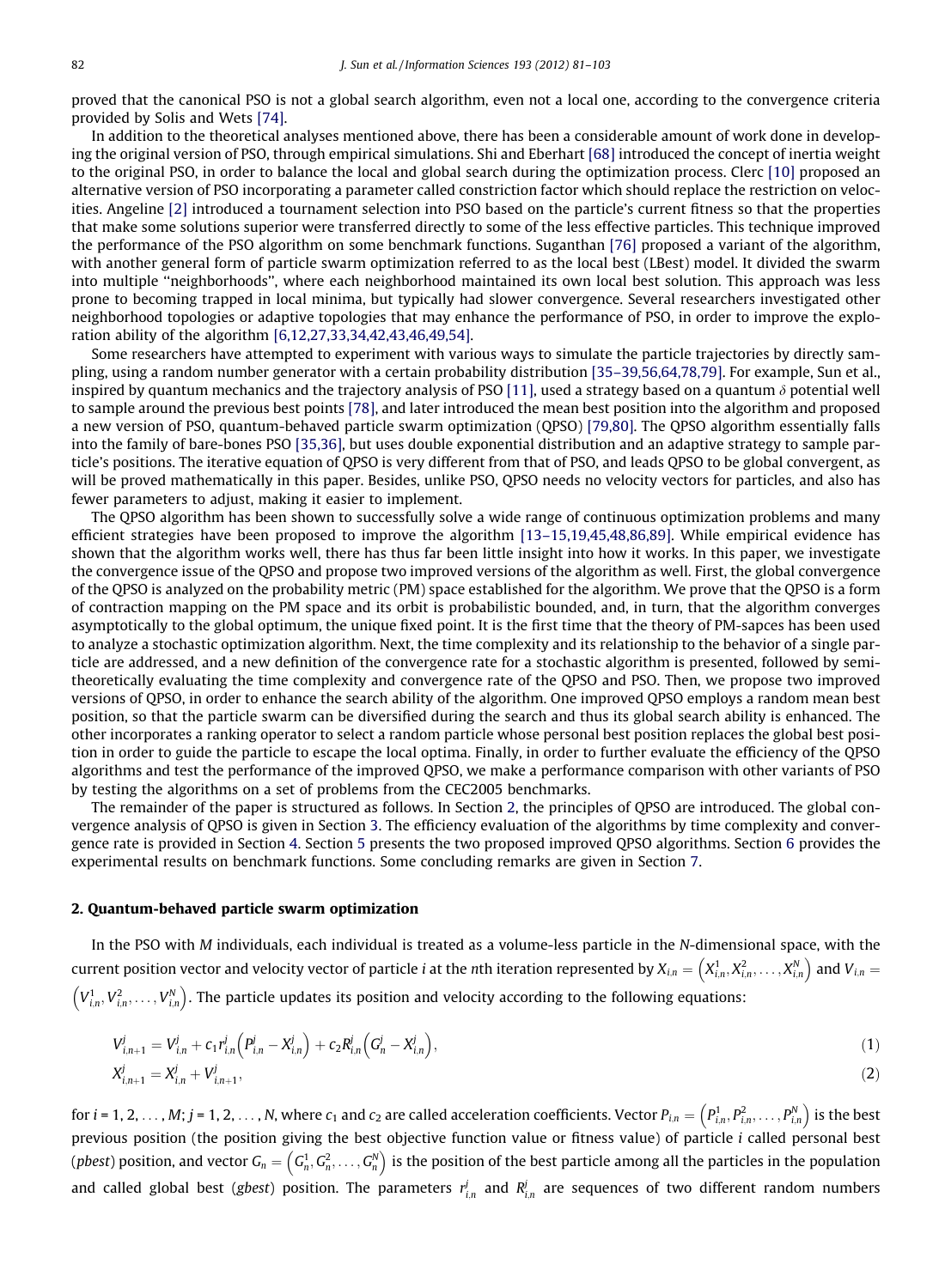<span id="page-2-0"></span>distributed uniformly on (0, 1), that is,  $r_{i,n}^j R_{i,n}^j \sim U(0,1)$ . Generally, the value of  $V_{i,n}^j$  is restricted within the interval [ $-V_{\rm max}$ ,  $V_{\rm max}$ ]. Without loss of generality, if we consider the following minimization problem:

Minimize 
$$
f(X)
$$
,  
s.t.  $X \in S \subseteq R^N$ , (3)

where  $f(X)$  is an objective function continuous almost everywhere and S is the feasible space, then  $P_{in}$  can be updated by

$$
P_{i,n} = \begin{cases} X_{i,n} & \text{if } f(X_{i,n}) < f(P_{i,n-1}) \\ P_{i,n-1} & \text{if } f(X_{i,n}) \ge f(P_{i,n-1}) \end{cases}
$$
 (4)

and accordingly  $G_n$  can be found by  $G_n = P_{g,n}$ , where  $g = \text{argmin}_{1 \le i \le M}[f(P_{i,n})]$ .

The trajectory analysis in [\[11\]](#page-20-0) demonstrated the fact that the convergence of the PSO algorithm may be achieved if each particle converges to its local attractor,  $p_{i,n}=\left( p_{i,n}^{1},p_{i,n}^{2},\ldots p_{i,n}^{N}\right)$  $\left(p_{i_n}^1, p_{i_n}^2, \ldots, p_{i_n}^N\right)$  defined at the coordinates

$$
p_{i,n}^j = \frac{c_1 r_{i,n}^j P_{i,n}^j + c_2 R_{i,n}^j G_n^j}{c_1 r_{i,n}^j + c_2 R_{i,n}^j}, \quad 1 \le j \le N,
$$
\n<sup>(5)</sup>

or

$$
p_{i,n}^j = \varphi_{i,n}^j P_{i,n}^j + \left(1 - \varphi_{i,n}^j\right) G_n^j,
$$
\n(6)

where  $\varphi^{j}_{i,n} = c_1 r^{j}_{i,n} \Big/ \big( c_1 r^{j}_{i,n} + c_2 R^{j}_{i,n} \big)$  $/(c_1 r^j_{i,n} + c_2 R^j_{i,n})$  with regard to the random numbers  $r^j_{i,n}$  and  $R^j_{i,n}$  in (1) and (5). In PSO, the acceleration coefficients  $c_1$  and  $c_2$  are generally set to be equal, i.e.,  $c_1$  =  $c_2$ , and thus  $\varphi^j_{i,n}$  is a sequence of uniformly distributed random numbers on (0,1). As a result, Eq. (6) can be restated as

$$
p_{i,n}^j = \varphi_{i,n}^j p_{i,n}^j + \left(1 - \varphi_{i,n}^j\right) G_n^j, \quad \varphi_{i,n}^j \sim U(0,1).
$$
\n(7)

The above equation indicates that  $p_{i,n}$ , the stochastic attractor of particle *i*, lies in the hyper-rectangle with  $P_{i,n}$  and  $G_n$ being the two ends of its diagonal so that it moves following  $P_{in}$  and  $G_n$ . In fact, as the particles are converging to their own local attractors, their current position, personal best positions, local attractors and the global best positions are all converging to one point, leading the PSO algorithm to converge. From the point view of Newtonian dynamics, in the process of convergence, the particle moves around and careens toward point  $p_{in}$  with its kinetic energy (or velocity) declining to zero, like a returning satellite orbiting the earth. As such, the particle in PSO can be considered as the one flying in an attraction potential field centered at point  $p_{in}$  in Newtonian space. It has to be in a bound state for the sake of avoiding explosion and guaranteeing convergence. If these conditions are generalized to the case that the particle in PSO moves in quantum space, it is also indispensable that the particle should move in a quantum potential field to ensure the bound state. The bound state in quantum space, however, is entirely different from that in Newtonian space, which may lead to a very different form of PSO. This is the motivation of the QPSO algorithm [\[78\]](#page-22-0).

In QPSO, each single particle is treated as a spin-less one moving in quantum space. Thus the state of the particle is characterized by a wave function  $\psi$ , where  $|\psi|^2$  is the probability density function of its position. Inspired by the convergence analysis of the particle in PSO, we assume that, at the nth iteration, particle *i* flies in the N-dimensional quantum space with a  $\delta$  potential well centered at  $p_{i,n}^j$  on the jth dimension (  $1\leqslant j\leqslant N$  ). Let  $Y_{i,n+1}^j=\left|X_{i,n+1}^j-p_{i,n}^j\right|$  $\overline{\mathbb{I}}$  , then we can obtain the normalized wave function at iteration  $n+1$  as;

$$
\psi\left(Y_{i,n+1}^j\right) = \frac{1}{\sqrt{L_{i,n}^j}} \exp\left(-Y_{i,n+1}^j / L_{i,n}^j\right),\tag{8}
$$

which satisfies the bound condition that  $\psi\big(Y^j_{i,n+1}\big)$  $\left(Y^j_{i,n+1}\right)\to 0$  as  $Y^j_{i,n+1}\to \infty$ .  $L^j_{i,n}$  is the characteristic length of the wave function. By the definition of wave function, the probability density function is given by

$$
Q(Y_{i,n+1}^j) = |\psi(Y_{i,n+1}^j)|^2 = \frac{1}{L_{i,n}^j} \exp(-2Y_{i,n+1}^j/L_{i,n}^j),
$$
\n(9)

and thus the probability distribution function is

$$
F(Y_{i,n+1}^j) = 1 - \exp\left(-2Y_{i,n+1}^j / L_{i,n}^j\right).
$$
 (10)

Using the Monte Carlo method, we can measure the *j*th component of position of particle *i* at the  $(n + 1)$ th iteration by

$$
X_{i,n+1}^j = p_{i,n}^j \pm \frac{L_{i,n}^j}{2} \ln \left( 1/u_{i,n+1}^j \right), \quad u_{i,n+1}^j \sim U(0,1), \tag{11}
$$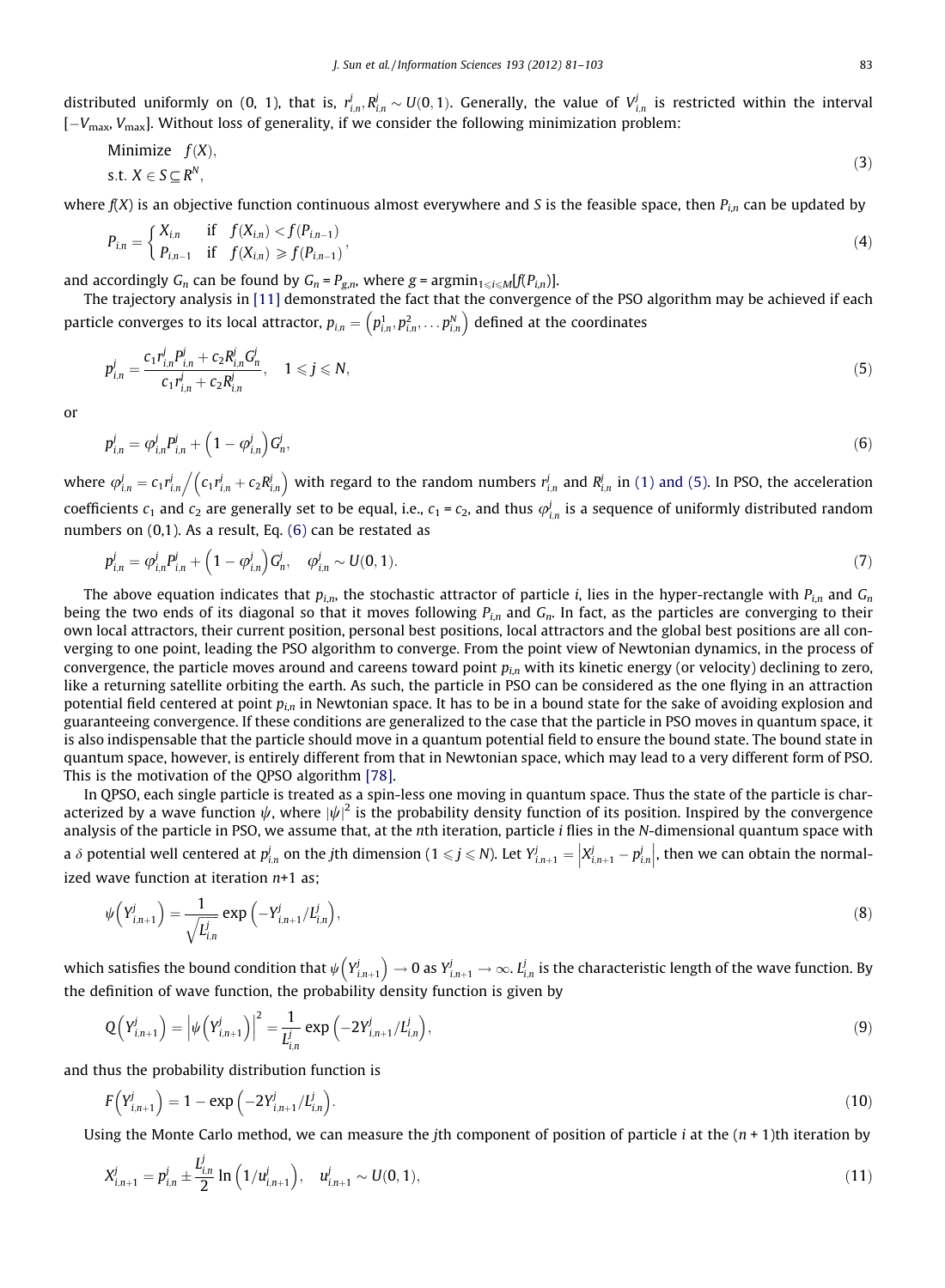<span id="page-3-0"></span>where  $u^j_{i,n+1}$  is a sequence of random numbers uniformly distributed on (0, 1). Two approaches of determining the value of  $l^j_{i,n}$ were proposed in [\[78,79\]](#page-22-0), respectively:

$$
L_{i,n}^{j} = 2\alpha \Big| X_{i,n}^{j} - p_{i,n}^{j} \Big|, \tag{12}
$$

and

$$
L_{i,n}^j = 2\alpha \Big| X_{i,n}^j - C_n^j \Big|,\tag{13}
$$

where  $\mathcal{C}_n = \left( \mathcal{C}_n^1, \mathcal{C}_n^2, \ldots, \mathcal{C}_n^N \right)$  $(c_n^1, c_n^2, \ldots, c_n^N)$  is called mean best (*mbest*) position defined by the average of the *pbest* positions of all particles, i.e.,  $C_n^j=(1/M)\sum_{i=1}^MP_{i,n}^j\ (1\leqslant j\leqslant N).$  These two strategies result in two versions of the QPSO algorithm. To distinguish them, we denote the QPSO with the former approach as QPSO-Type 1 and the QPSO with the latter one as QPSO-Type 2. Therefore, the position of the particle in either type of QPSO is updated according to the following two equations respectively:

$$
X_{i,n+1}^j = p_{i,n}^j \pm \alpha \Big| X_{i,n}^j - p_{i,n}^j \Big| \ln \Big( 1/u_{i,n+1}^j \Big), \tag{14}
$$

or

$$
X_{i,n+1}^j = p_{i,n}^j \pm \alpha \Big| X_{i,n}^j - C_n^j \Big| \ln \Big( 1/u_{i,n+1}^j \Big). \tag{15}
$$

The parameter  $\alpha$  in Eqs. (13)–(15) is known as the contraction-expansion (CE) coefficient, which can be adjusted to balance the local and global search of the algorithm during the optimization process. The search procedure of the algorithm is outlined in Fig. 1. Note that randi( $\cdot$ ),  $i = 1, 2, 3$ , is used to denote random numbers generated uniformly and distributed on  $(0, 1)$ .

## Procedure of the QPSO algorithm: **Begin**

Initialize the current position  $X_{i,0}^j$  and the personal best position  $P_{i,0}^j$  of each particle, evaluate their fitness values and find the global best position  $G_0$ ; Set n=0.

**While** (termination condition = false) Do Set  $n=n+1$ ; Compute mean best position  $C_n$  (for QPSO-Type 2); Select a suitable value for  $a$ ; for  $(i=1$  to M) for  $j=1$  to N  $\varphi_{i}^{j}$  = rand 1(·);  $p_{i,n}^j = \varphi_{i,n}^j P_{i,n}^j + (1 - \varphi_{i,n}^j) G_n^j$ ;  $u_{i,n}^j = \text{rand2}(\cdot);$ if (rand  $3() < 0.5$ )  $X_{i,n+1}^j = p_{i,n}^j + \alpha | X_{i,n}^j - p_{i,n}^j | \ln(1/u_{i,n+1}^j)$  (for QPSO-Type 1); (or  $X_{i,n+1}^j = p_{i,n}^j + \alpha | X_{i,n}^j - C_n^j | \ln(1/u_{i,n+1}^j)$  (for QPSO-Type 2)); else  $X_{i,n+1}^j = p_{i,n}^j - \alpha | X_{i,n}^j - p_{i,n}^j | \ln(1/u_{i,n+1}^j)$  (for QPSO-Type 1); (or  $X_{i,n+1}^j = p_{i,n}^j - \alpha | X_{i,n}^j - C_n^j | \ln(1/u_{i,n+1}^j)$  (for QPSO-Type 2)); end if end for Evaluate the fitness value of  $X_{i,n+1}$ , that is, the objective function value  $f(X_{i,n+1})$ ; Update  $P_{i,n}$  and  $G_n$ end for end do end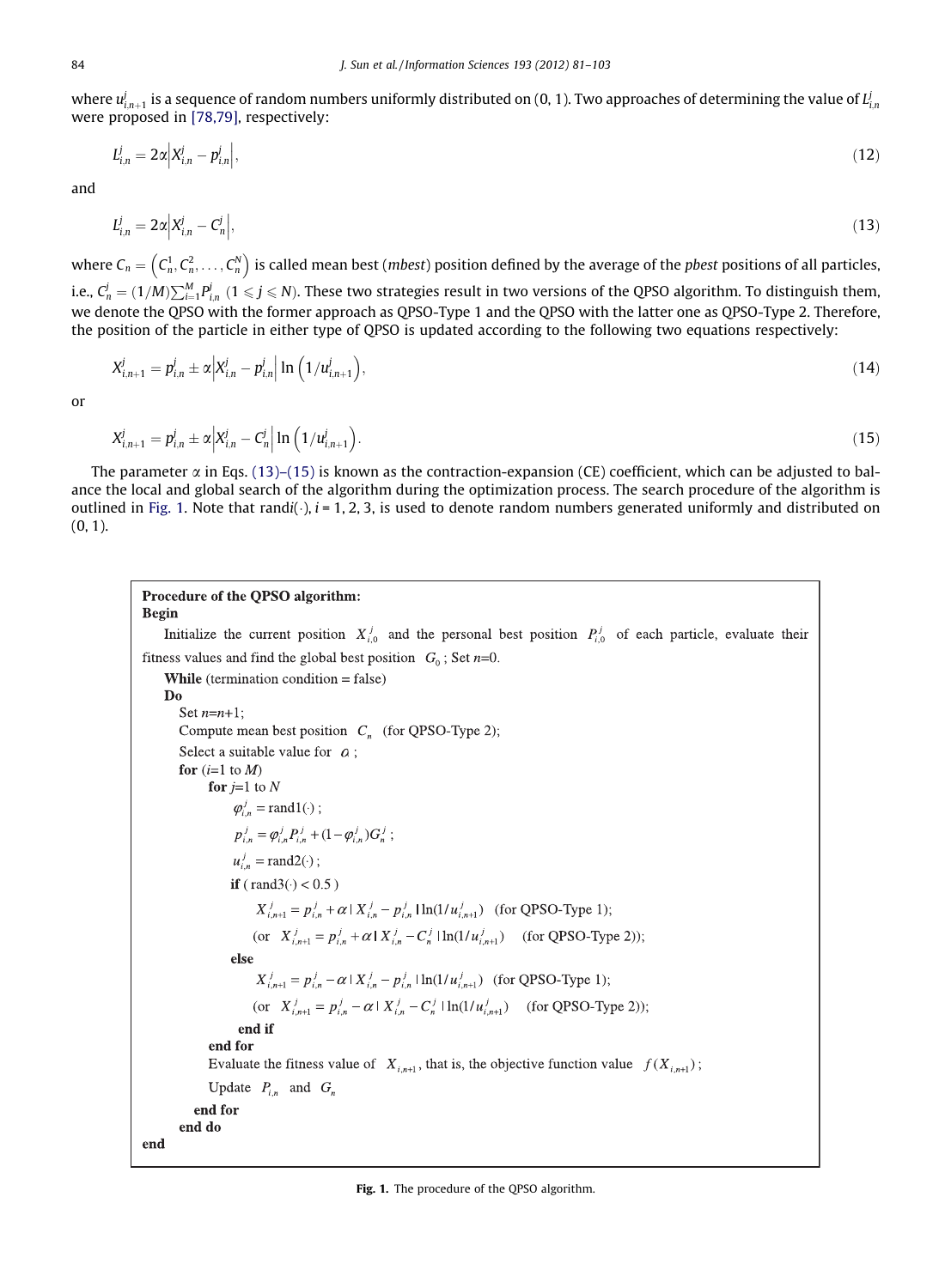# 3. Convergence of the QPSO algorithm

In this section, the global convergence of the QPSO is analyzed by establishing a probabilistic metric space (PM-space) for the algorithm, in which we prove that the algorithm is a form of contraction mapping and its orbit is probabilistic bounded. Before the convergence analysis, we give an introduction to the PM-space and some related work, and provide basic concepts of a PM-space and the fixed point theorem on the PM-space that are used in the analysis.

#### 3.1. An introduction to PM-spaces and some related work

The idea of a PM-space was first introduced by Menger as a generalization of ordinary metric spaces [\[47\].](#page-21-0) In this theory, the notion of distance has a probabilistic nature, that is, the distance between two points x and y is represented by a distribution function  $F_{x,y}$ , and for any positive number t, the value  $F_{x,y}(t)$  is interpreted as the probability that the distance from x to y is less than t. Such a probabilistic generalization is well adapted for the investigation of physical events, and has also important applications in nonlinear analysis [\[9\].](#page-20-0)

The theory of PM-spaces was brought to its present state by Schweizer and Sklar [\[59–62\],](#page-21-0) Šeerstnev [\[67\],](#page-22-0) Tardiff [\[82\]](#page-22-0) and Thorp [\[83\].](#page-22-0) There are also many others studying on PM-spaces [\[16,58,66\].](#page-20-0) For a clear and detailed history, as well as for the motivations behind the introduction of PM-spaces, the reader should refer to the book by Schweizer and Sklar [\[63\]](#page-22-0).

The convergence theorems for obtaining the stable points, i.e., the fixed point theorems for contraction mappings, have been always an active area of research since 1922, with the celebrated Banach contraction fixed point theorem. Seghal [\[65\]](#page-22-0) initiated the study of the fixed point theorems in PM-spaces. Subsequently, some other fixed point theorems for contraction mappings have been proved in PM-spaces [\[8,25,26,40,53,71–73\]](#page-20-0). In [\[52\],](#page-21-0) the authors established global output convergence for a recurrent neural network (RNN) with continuous and monotone non-decreasing activation functions, by using the fixed point theorems in PM-spaces. They provided the sufficient conditions to guarantee the global output convergence of this class of neural networks, which are very useful in the design of RNNs. However, since the output of a RNN is not probabilistic of nature, they practically employed the fixed point theorems in PM-spaces to analyze the convergence of the sequence of non-random variables. That is, they essentially specialized the fixed point theorems in PM-spaces into the ones in ordinary metric spaces.

In the remaining part of this section, we analyze the convergence of the QPSO algorithm, whose output, i.e. the fitness value of the global best position, is a sequence of random variables. Therefore the theory of PM-spaces is very suitable for the analysis of the algorithm. To our knowledge, it is the first time that the fix point theorem of a stochastic algorithm has ever been proved. Although this section focuses on the QPSO algorithm, the established theoretical framework can be used as a general–purpose analysis tool for the convergence of any stochastic optimization algorithm.

# 3.2. Preliminaries

Definition 1. Denote the set of all real numbers as R, and the set of all non-negative real numbers as R<sup>+</sup>. The mapping  $f: R \to R^+$  is a called distribution function if it is non-decreasing, left continuous and  $\inf_{t \in R} f(t) = 0$ ,  $\sup_{t \in R} f(t) = 1$ .

We denote the set of all distribution functions by  $D$ , and  $H(t)$  is the specific distribution function defined by

$$
H(t) = \begin{cases} 1 & t > 0 \\ 0 & t \le 0 \end{cases} \tag{16}
$$

**Definition 2.** A probabilistic metric space (briefly, a PM-space) is an ordered pair  $(E, F)$ , where E is a nonempty set and F is a mapping of  $E \times E$  into D. The value of F at  $(x, y) \in E \times E$  is denoted by  $F_{x,y}$ , and  $F_{x,y}(t)$  represents the value of  $F_{x,y}$  at t. The functions  $F_{x,y}$  ( $x,y \in E$ ) are assumed to satisfy the following conditions:

 $(PM-1)$   $F_{x,y}(0) = 0;$ (PM-2)  $F_{x,y}(t) = H(t)$  for all  $t > 0$  if and only if  $x = y$ ; (PM-3)  $F_{x,y} = F_{y,x};$ (PM-4)  $F_{x,y}(t_1) = 1$  and  $F_{y,z}(t_2) = 1$  imply  $F_{x,z}(t_1 + t_2) = 1$ ,  $\forall x, y, z \in E$ .

The value  $F_{x,y}(t)$  of  $F_{x,y}$  at  $t \in R$  can be interpreted as the probability that the distance between x and y is less than t.

**Definition 3.** A mapping  $\Delta: [0, 1] \times [0, 1] \rightarrow [0, 1]$  is a triangle norm (briefly t-norm) if it satisfies: for every a, b, c,  $d \in [0, 1]$ ,

 $(\Delta -1)$   $\Delta(a, 1) = a$ ,  $\Delta(0, 0) = 0$ ;  $(\Delta -2)$   $\Delta(a, b) = \Delta(b, a);$  $(\Delta -3)$   $\Delta(c, d) \ge \Delta(a, b)$  for  $c \ge a, d \ge b$ ;  $(\Delta - 4)$   $\Delta(\Delta(a, b), c) = \Delta(a, \Delta(b, c)).$ 

It can be easily verified that  $\Delta_1(a, b)$  = max $\{a + b - 1, 0\}$  is a t-norm.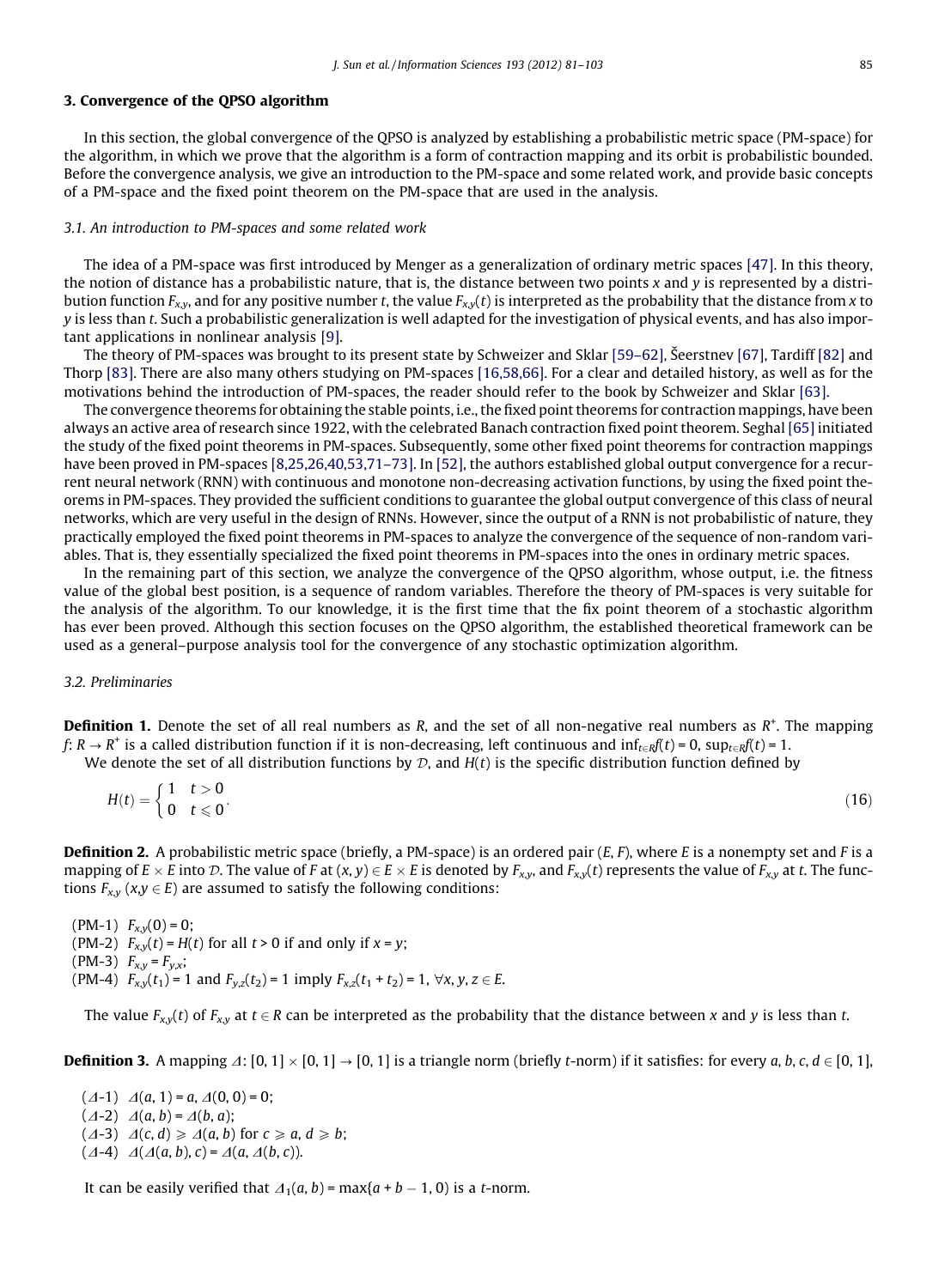<span id="page-5-0"></span>**Definition 4.** A Menger probabilistic metric space (briefly a Menger space) is a triplet  $(E, F, \Delta)$ , where  $(E, F)$  is a PM-space and t-norm  $\Delta$  is such that Menger's triangle inequality

 $(PM-4)$ '  $F_{x,z}(t_1 + t_2) \ge \Delta(F_{x,y}(t_1),F_{y,z}(t_2))$ 

holds for all x, y,  $z \in E$  and for all  $t_1 \ge 0$ ,  $t_2 \ge 0$ .

If  $(E,F,A)$  is a Menger space with a continuous t-norm, then it is a Hausdoff Space with the topology T introduced by the family  $\{U_{\nu}(\varepsilon, \lambda): \gamma \in E, \lambda \geq 0\}$ , where

$$
U_y(\varepsilon, \lambda) = \{x \in E, F_{xy}(\varepsilon) > 1 - \lambda, \varepsilon > 0, \lambda > 0\}
$$
\n
$$
(17)
$$

is called an  $(\varepsilon, \lambda)$ -neighborhood of  $y \in E$ . Hence we can introduce the following concepts into  $(E, F, \Delta)$ .

**Definition 5.** Let { $x_n$ } a sequence in a Menger space (E, F,  $\Delta$ ), where  $\Delta$  is continuous. The sequence { $x_n$ } converges to  $x_n \in E$  in  $\mathcal{T}$   $(x_n \stackrel{\mathcal{T}}{\rightarrow} x_*)$ , if for every  $\varepsilon > 0$  and  $\lambda > 0$ , there exists a positive integer  $K$  =  $K(\varepsilon,\lambda)$  such that  $F_{x_n,x_*}(\varepsilon) > 1-\lambda$ , whenever  $n \geqslant K$ .

The sequence  $\{x_n\}$  is called a T-Cauchy Sequence in E, if for every  $\varepsilon > 0$  and  $\lambda > 0$ , there exists a positive integer  $K$  =  $K(\epsilon,\lambda)$  such that  $F_{x_n,x_m}(\epsilon)>1-\lambda$ , whenever  $m,n\geqslant K$ . A Menger space  $(E,F,\varDelta)$  is called  $\varGamma$ -Complete if every  $\varGamma$ -Cauchy Sequence in E converges in T to a point in E. In [\[63\],](#page-22-0) it was proved that every Menger space with continuous t-norm is  $T$ -Complete.

**Definition 6.** Let  $(E, F, \Delta)$  be a Menger space where  $\Delta$  is continuous. The self-mapping T that maps E into itself is T-continuous on E, if for every sequence  $\{x_n\}$  in E,  $Tx_n \stackrel{\mathcal{T}}{\rightarrow} Tx_*$  whenever  $x_n \stackrel{\mathcal{T}}{\rightarrow} x_* \in E$ .

# 3.3. The fixed point theorem in PM-space

**Definition 7.** Let T be a self-mapping of a Menger space(E, F,  $\Delta$ ). T is a contraction mapping, if there exists a constant  $k \in (0, 1)$  and for every  $x \in E$  there exists a positive integer  $n(x)$  such that for every  $y \in E$ ,

$$
F_{T^{n(x)}x,T^{n(x)}y}(t) \geq F_{xy}\left(\frac{t}{k}\right), \quad \forall t \geq 0. \tag{18}
$$

A set  $A \subset (E, F, \Delta)$  is called probabilistic bounded if  $\sup_{t \to 0} \inf_{x,y \in A} F_{x,y}(t) = 1$ . Denote the orbit generated by T at  $x \in E$  by  $O_T(x; 0, \infty)$ , i.e.,  $O_T(x; 0, \infty) = \{x_n = T^n x\}_{n=0}^{\infty}$ . For the contraction mapping in Definition 7, we have the following fixed point theorem.

**Theorem 1.** Let a self-mapping T: (E, F,  $\Delta$ )  $\rightarrow$  (E, F,  $\Delta$ ) be the contraction mapping in Definition 7. If for every  $x \in E$ ,  $O_T(x; 0, \infty)$  is probabilistic bounded, then there exists a unique common fixed point  $x_*$  in E for T, and for every  $x_0 \in E$ , the iterative sequence  $\{T^nx_0\}$ converges to  $x_*$  in T (see the proof in Appendix A).

# 3.4. Global convergence of the QPSO algorithm

3.4.1. Construction of the PM-space for QPSO

Consider the minimization problem defined by [\(3\),](#page-2-0) which is rewritten as follows:

Minimize 
$$
f(X)
$$
,  
s.t.  $X \in S \subseteq R^N$ , (19)

where f is a real-valued function defined over region S and continuous almost everywhere, and S is a compact subset of a Ndimensional Euclidean space R<sup>N</sup>. Let V represent the range of f over S, and thus  $V \subset R$ . Denote  $f_* = \min_{x \in S} {f(X)}$ .

**Theorem 2.** Consider the ordered pair (V, F), where F is a mapping of  $V \times V$  into D. For every x,  $v \in V$ , if the distribution function  $F_{x,y}$  is defined by  $F_{x,y}(t) = P\{|x-y| \le t\}$ ,  $\forall t \in R$ , then  $(V, F)$  is a PM-space (see the proof in Appendix A).

**Theorem 3.** The triplet (V, F,  $\Delta$ ) is a Menger space, where  $\Delta = \Delta_1$  (see the proof in Appendix A).

(V, F,  $\varDelta$ ) is a Menger space with continuous t-norm  $\varDelta_1$ , and also is a Hausdoff space of the topology T introduced by the family  $\{U_y(\varepsilon, \lambda): y \in V, \lambda > 0\}$ , where  $U_y(\varepsilon, \lambda) = \{x \in V, F_{x,y}(\varepsilon) > 1 - \lambda, \varepsilon, \lambda > 0\}$ , and consequently is T-Complete.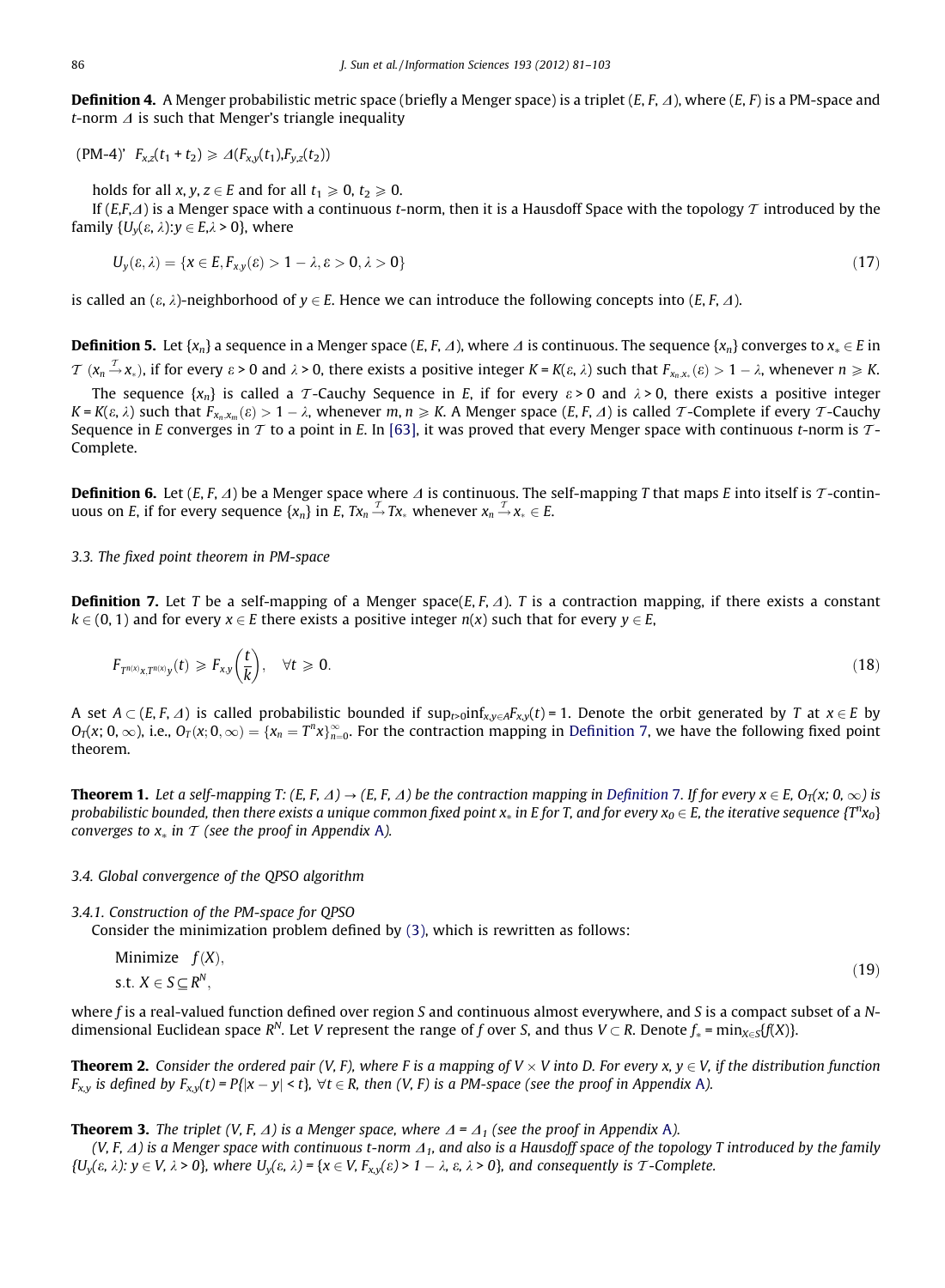# <span id="page-6-0"></span>3.4.2. The fixed point theorem of the QPSO algorithm

We regard the QPSO as a mapping denoted by T, and therefore T is a self-mapping of the Menger space (V, F,  $\Delta$ ). When  $n = 0$ , the global best position  $G_0$  is generated by the initialization of QPSO. Let  $f_0 = f(G_0)$ , and thus  $f_0 \in V$ . By a series of iterations of the algorithm, we can obtain a sequence of global best position { $G_n$ , $n \geq 1$ }, and a sequence of the corresponding non-increasing function values  $\{f_n, n \geq 1\}$ , where  $f_n = f(G_n)$ . We can consider  $\{f_n, n \geq 1\}$  as a sequence of points generated by T in  $(V, F, \Delta)$ , i.e.  $f_n = T^n f_0$  and  $f_n \in V$ . Denoting the orbit generated by T at  $f_0 \in V$  by  $O_T(f_0; 0, \infty)$ , we have  $O_T(f_0;0,\infty)=\{f_n=T^nf_0\}_{n=0}^\infty.$  The following theorem proves that  $T$  is a contraction mapping of  $(V,F,A)$ .

**Theorem 4.** The mapping T is a contraction mapping of the Menger space  $(V, F, \Delta)$  (see the proof in Appendix A).

**Theorem 5.**  $f_*$  is the unique fixed point in V such that for every  $f_0\in V$ , the iterative sequence  $\{T^nf_0\}$  converges to  $f_*$  (see the proof in Appendix A).

Define the optimality region of problem [\(3\)](#page-2-0) by  $V_{\varepsilon} = V(\varepsilon) = \{f: f \in V, f - f_* \leq \varepsilon\}$ . For QPSO in(*V*, *F*,  $\varDelta$ ), the theorem below shows the equivalence between the convergence in  $\tau$  and the convergence in probability.

**Theorem 6.** The sequence of function values  $\{f_n, n \ge 0\}$  generated by the QPSO converges to  $f_*$  in probability (see the proof in Appendix A).

The above convergence analysis on a PM-space can be used to analyze other random optimization algorithms. Essentially, any global convergent algorithm is a contraction mapping defined by [Definition 7](#page-5-0), whose orbit is probabilistic bounded. The PSO algorithm is not global convergent, since it does not satisfy the contractive condition of [Definition 7,](#page-5-0) even though its orbit is probabilistic bounded.

#### 4. Time complexity and convergence rate of the QPSO algorithm

# 4.1. Measure of time complexity

Convergence is an important characteristic of a stochastic optimization algorithm. Nevertheless, it is not sufficient to evaluate the efficiency of the algorithm by comparison to others. The most promising and tractable approach is the study of the distribution of the number of steps required to reach the optimality region  $V(\varepsilon)$ , more specifically by comparing the expected number of steps and higher moments of this distribution. The number of steps required to reach  $V(\varepsilon)$  is defined by  $K(\varepsilon)$  = inf{n|f<sub>n</sub>  $\in V_{\varepsilon}$ }. The expected value (time complexity) and the variance of  $K(\varepsilon)$ , if they exist, can be computed by

$$
E[K(\varepsilon)] = \sum_{n=0}^{\infty} n a_n, \tag{20}
$$

$$
Var[K(\varepsilon)] = E[K^{2}(\varepsilon)] - \{E[K(\varepsilon)]\}^{2} = \sum_{n=0}^{\infty} n^{2} a_{n} - \left(\sum_{n=0}^{\infty} n a_{n}\right)^{2},
$$
\n(21)

where  $a_n = a_n(\varepsilon)$  with  $a_n(t)$  defined by [\(A13\),](#page-19-0) that is

$$
a_n = P\{K(\varepsilon) = n\} = P\{f_0 \in V_{\varepsilon}^c, f_1 \in V_{\varepsilon}^c, f_2 \in V_{\varepsilon}^c, \dots, f_{n-1} \in V_{\varepsilon}^c, f_n \in V_{\varepsilon}\} = a_n(\varepsilon).
$$
\n(22)

Referring to [\(A14\)](#page-19-0), we can also find that

$$
F_{f_n,f_*}(\varepsilon) = P\{f_n \in V_{\varepsilon}\} = \sum_{i=0}^n a_n.
$$
\n(23)

Thus, it is required that  $\sum_{i=0}^\infty a_n=1$  so that the algorithm can be global convergent. It is evident that the existence of  $E[K(\varepsilon)]$  relies on the convergence of  $\sum_{n=0}^{\infty} n a_n$ . Generally, for most of the stochastic optimization algorithms, particularly population-based random search techniques, it is far more difficult to compute all  $a_n$  analytically than to prove the global convergence of the algorithm. To evaluate  $E[K(\varepsilon)]$  and  $Var[K(\varepsilon)]$ , researchers have either undertaken theoretical analysis relying on specific situations or provided the numerical results on some specific functions [\[3,22–24,75,85,87\]](#page-20-0).

Now we focus our attention on the problem of how the behavior of the individual particle influences the convergence of QPSO, from the perspective of time complexity. It has been shown that for both types of QPSO, setting  $\alpha\leqslant e^\gamma\approx 1.781$  (where  $\gamma\approx$  0.577215665 is called Euler constant) can prevent the particle from exploding [\[81\].](#page-22-0) As can be seen, however, the proof of global convergence of QPSO does not involve the behavior of the individual particle. It is true that the algorithm is global convergent even when the particle diverges (i.e. when  $\alpha > e^{\gamma}$ ). The global convergence of QPSO only requires that  $\sum_{i=0}^{\infty} a_n = 1$  or  $g_n(\varepsilon) > 0$  for all n, according to [\(A14\)](#page-19-0). When the particle diverges, for every  $\varepsilon > 0$ , although  $g_n(\varepsilon)$  declines constantly,  $F_{f_n,f_k}(\varepsilon) = \sum_{i=0}^n a_n(\varepsilon) = 1 - \prod_{i=1}^n [1 - g_i(\varepsilon)]$  may also converge to 1 since  $0 < g_n(\varepsilon) < 1$  for all  $n < \infty$ . The series  $\sum_{n=0}^{\infty} n a_n$ , however, may diverge in such a case. Therefore, we find that the divergence of the particle may also guarantee the global convergence of the algorithm, but can result in infinite complexity in general. On the other hand, when the particle converges or is bounded,  $g_n(\varepsilon)$  does not decline constantly but may even increase during the search. As a result, for certain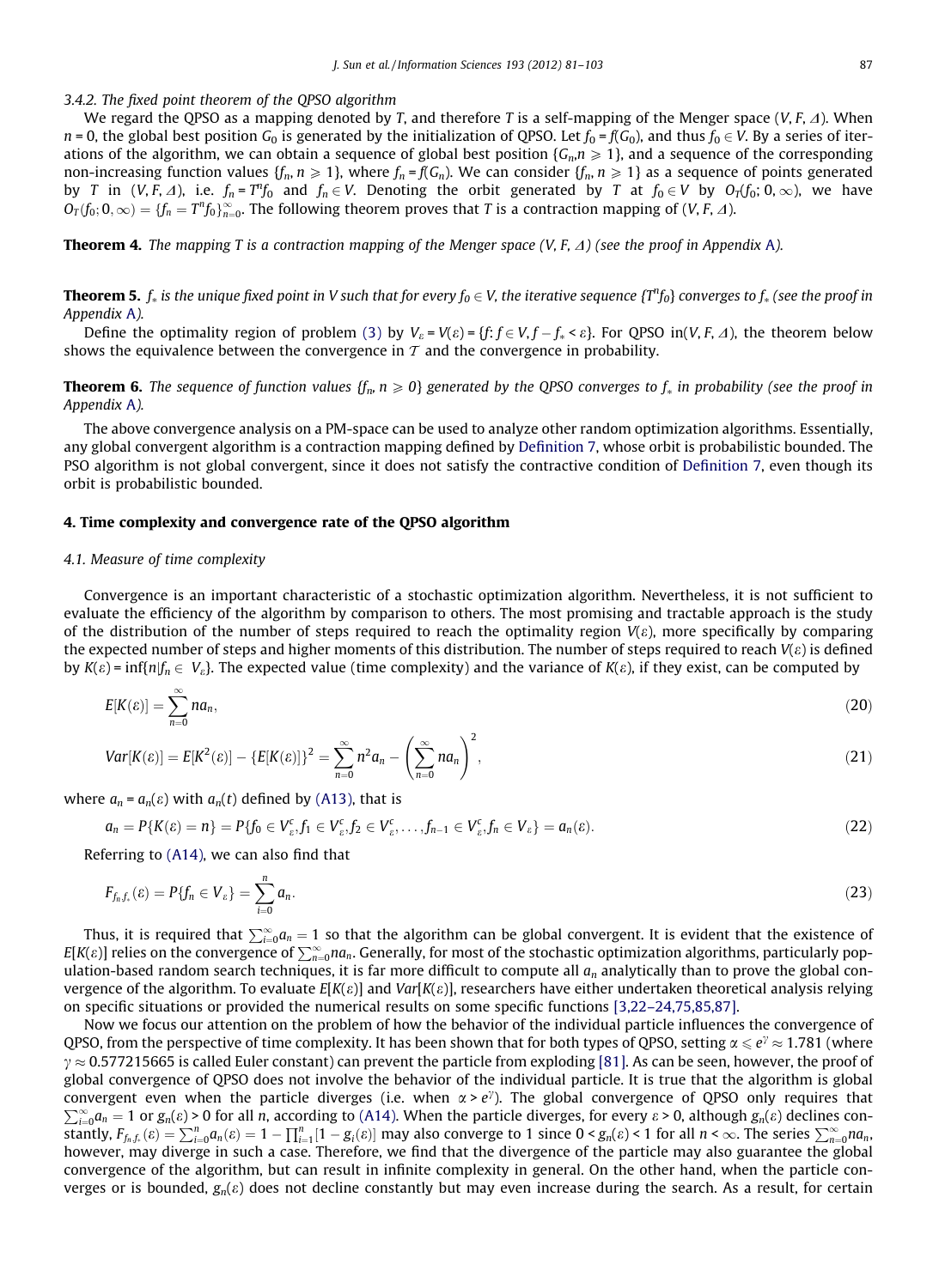$\varepsilon$  > 0,  $\sum_{n=0}^\infty$ na $_n$  can converge, which implies that the algorithm has finite time complexity. Thus, to make QPSO converge globally with finite time complexity, we have to set  $\alpha \le e^{\gamma}$  to ensure the convergence or boundedness of the particle.

# 4.2. The convergence rate

Another measure used to evaluate the efficiency of the algorithm is its convergence rate. The mathematical complexity of analyzing the convergence rate of a population-based random optimization algorithm, however, is no less significant than that of computing the expected value or variance of  $K(\varepsilon)$ . Although some work has been done on the issue of the convergence rate [\[7,41,55,57,74,85\],](#page-20-0) it is apparently an open problem for arbitrary objective functions. In these literatures, the convergence rate of an algorithm is defined as the rate of change of Euclidean distance from the current solution to the optimal point. This definition can indeed measure the convergence speed of the algorithm intuitively and effectively when the optimization problem is unimodal. However, if the problem is multimodal, it may fail to evaluate the efficiency of the algorithm properly when the current solution flies away from the optimal point but its fitness value improves. Particularly, when the objective function has many optimal solutions in the given search domain, such a definition for the convergence rate is unfeasible since we cannot determine which optimal point is used as the reference point, to which the distance from current solution should be computed.

The definition proposed in this work differs from the above one in that it measures the convergence rate by the rate of change of the difference between the current best fitness value and the optimal value, not by that of the difference between the current best point and the optimal solution. More precisely, the convergence rate at the *n*th step  $c_n \in (0, 1)$  by the conditional expectation of the change rate of the difference between the current best fitness value and the minimum fitness value, that is

$$
c_n = E\left[\frac{|f_n - f_*|}{|f_{n-1} - f_*|}\bigg| f_{n-1}\right] = E\left[\frac{f_n - f_*}{f_{n-1} - f_*}\bigg| f_{n-1}\right].\tag{24}
$$

Thus we have

$$
E[(f_n - f_*)|f_{n-1}] = c_n(f_{n-1} - f_*)
$$
\n(25)

The advantage of this kind of definition for the convergence rate lies in that is can be applied to arbitrary objective functions. It can be observed from (24) that with given  $f_{n\,-\,1}$ , smaller  $c_n\in (0,\,1)$  results from smaller  $f_n$  or  $|f_n-f_*|$ , implying rapider decreasing of the  $f_n$ , i.e. the faster convergence speed of the algorithm. Let  $\varepsilon_n = E(f_n - f_*)$  be the expected error at iteration  $n\geqslant 0$ . If there exists a constant  $c\in (0,1)$  called expected convergence rate, then  $\varepsilon_n$  =  $c^ne_0$  for every  $n\geqslant 0$ , which, by elementary transformation, leads to

$$
n = \frac{\log_{10}(\varepsilon_n/\varepsilon_0)}{\log_{10}(c)} = -\frac{\Theta}{\log_{10}(c)},
$$
\n(26)

where  $\Theta$  > 0 denotes the orders of magnitude the error is to be decreased. If  $\Theta$  is fixed, then the time *n* that is required to decrease the error by  $\Theta$  orders of magnitude decreases as c decreases toward zero. Since the expected error after  $K(\varepsilon)$  iterations is approximately  $\varepsilon$ , we therefore have  $\varepsilon_{K(\varepsilon)} = c^{K(\varepsilon)} \varepsilon_0 \approx \varepsilon$ , from which we can evaluate  $K(\varepsilon)$  approximately by

$$
K(\varepsilon) \approx \frac{\log_{10}(\varepsilon/\varepsilon_0)}{\log_{10}(c)} = \frac{\log_{10}(\varepsilon/E[f_0 - f_*])}{\log_{10}(c)} = \frac{\log_{10}\{\varepsilon/[E(f_0) - f_*]\}}{\log(c)} = \frac{-\Theta_0}{\log(c)},
$$
\n(27)

where  $\Theta_0 = \log_{10}((E[f_0] - f_*)/\varepsilon) > 0$ . The following theorem states the relationship between c and  $c_n$ .

**Theorem 7.** Let  $\bar{c} = (\prod_{i=1}^n \bar{c}_i)^{1/n}$ , where  $\bar{c}_i = E(c_i)$ . If  $\{c_n, n > 0\}$  and  $\{f_n - f_*$ ,  $n > 0\}$  are two negatively correlated (or positively correlated or uncorrelated) sequences of random variables, then  $c<\bar{c}$  (or  $c>\bar{c}$  or  $c=\bar{c}$ ) (see the proof in Appendix A).

Since the sequence  $\{f_n-f_*,n>0\}$  decreases with n, the negatively correlation between  $\{c_n,n>0\}$  and  $\{f_n-f_*,n>0\}$  implies that  $c_n$  increases or the convergence velocity decreases as  $f_n$  decreases. In this case, the convergence of  $f_n$  is called sub-linear. When { $c_n$ ,  $n > 0$ } and { $f_n - f_*$ ,  $n > 0$ } are positively correlated,  $c_n$  decreases as  $f_n$  decreases, which means that the convergence accelerates as  $f_n$  decreases, and thus we call that  $f_n$  is of super-linear convergence. When  $\{c_n, n > 0\}$  and  $\{f_n - f_*$ ,  $n > 0\}$  are uncorrelated,  $c = \bar{c}$  for all  $n > 0$ , implying that  $c_n = c$ , and the convergence of  $f_n$  is known as linear.

Linear convergence may occur in some idealized situations. For Pure Adaptive Search (PAS) [\[88\]](#page-22-0), if the objective function is the Sphere function  $f(X) = X^T \cdot X$ , it may achieve linear convergence. Taking a 2-dimensional problem for instance, we have  $E = [f_n - f_* \, |f_{n-1}] = E[f_n |f_{n-1}] = E[\|X_n\|^2 \|\|X_{n-1}\|^2]$ . Denoting  $r_{n-1}^2 = \|X_{n-1}\|^2$  and considering that  $X_n$  is distributed uniformly over  $S_n = \left\{ X : ||X||^2 \le r_{n-1}^2 \right\}$ , we obtain

$$
E = [f_n - f_*|f_{n-1}] = \frac{1}{\pi r_{n-1}^2} \int \int_{S_n} r^2 dX = \frac{1}{\pi r_{n-1}^2} \int_0^{2\pi} d\theta \int_0^{r_{n-1}} r^2 \cdot r dr = \frac{r_{n-1}^2}{2} = \frac{||X_{n-1}||^2}{2} = \frac{f_{n-1} - 0}{2} = \frac{f_{n-1} - f_*}{2}.
$$

Thus it can be find that  $c_n = 0.5$  for all  $n > 0$  and  $c = c_n = 0.5$ , implying that linear convergence is achieved by the PAS.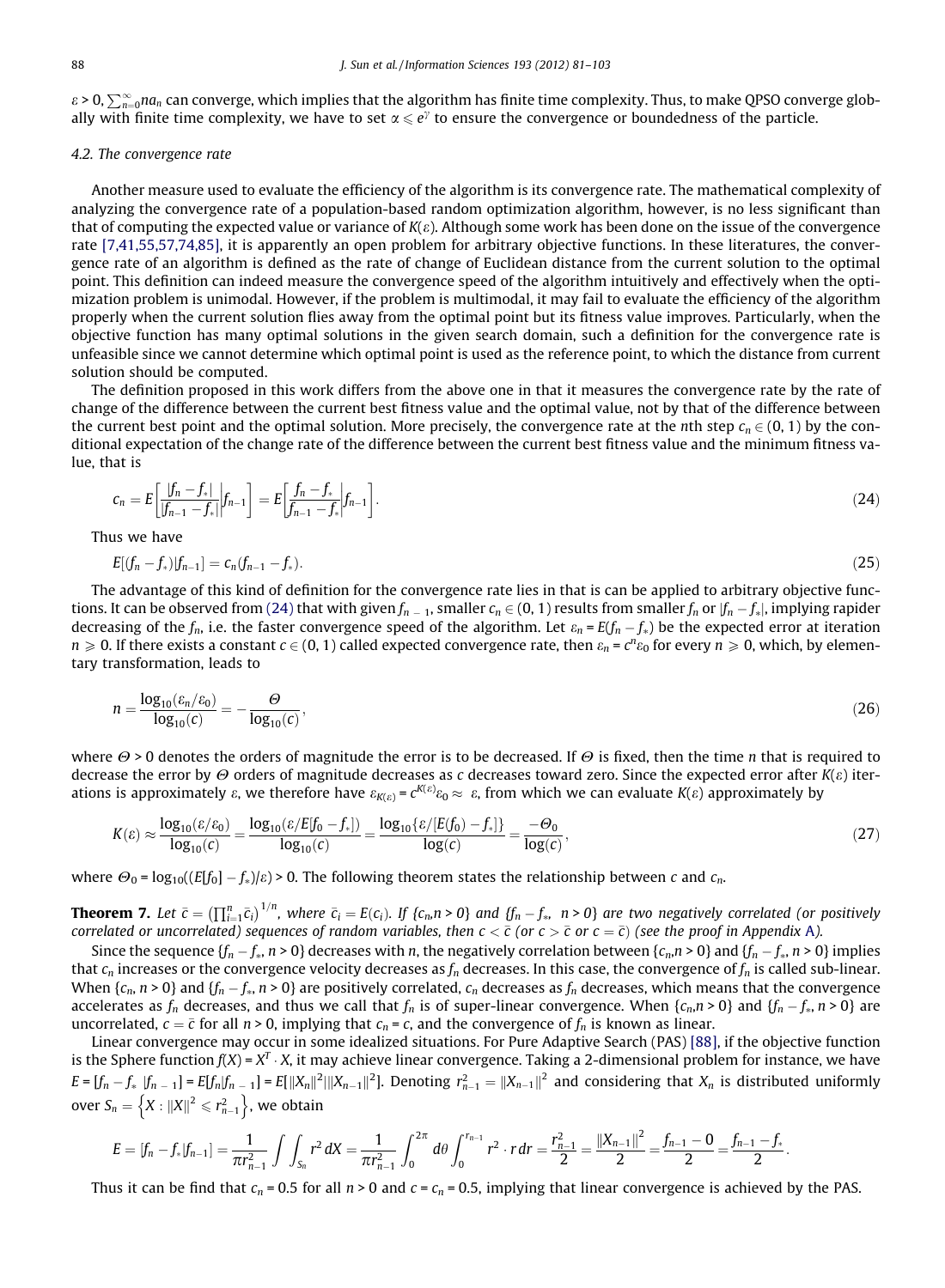<span id="page-8-0"></span>Most of practical stochastic algorithms, however, run in sub-linear convergence in general. If we are to evaluate an algo-The convergence rate, we can calculate the value of  $\bar{c} = (\prod_{i=1}^n \bar{c}_i)^{1/n}$  and compare it with that of other algo-<br>rithm in terms of the convergence rate, we can calculate the value of  $\bar{c} = (\prod_{i=1}^n \bar{c}_i)^{1/n}$  a rithms, and besides, we may also compute the value of  $|\bar{c} - c|$  to measure the "linearity" of its convergence. However, for most of the stochastic algorithms including QPSO, analytical calculation of their convergence rates is no less difficult than that of their time complexities. Therefore, in the remainder part of this section we turn our attention to the numerical results of convergence rate and time complexity on some specific problems.

## 4.3. Testing the time complexity and convergence rate of the QSPO algorithm

# 4.3.1. Evaluation of time complexity

Now, as it is hard to compute analytically the time complexity and convergence rate of QPSO. In this subsection, we test these convergence properties of OPSO empirically, using the Sphere function  $f(X) = X^T \cdot X$ , which has minimum value at zero. The Sphere function is unimodal and is a special instance from the class of quadratic functions with positive definite Hessian matrix. It has been generally used to test the convergence properties of a random search algorithm [\[74\]](#page-22-0). In our experiment, the initialization scope used by each algorithm for the function is  $[-10, 10]^N$ , where N is the dimension of the problem.

For evaluating the convergence of the algorithms, the first thing we require is a fair time measurement. The number of iterations cannot be accepted as a time measure since the algorithms perform different amount of work in their inner loops and also they have different population sizes. We have used the number of fitness function (objective function) evaluations as a measure of time. The advantage of measuring complexity by counting the function evaluations is that there is a strong relationship between this measure and the processor time as the function complexity increases. Therefore, the subscript m is used to denote the number of fitness function values, and the relationship  $m$  = ( $n$  – 1)M + i holds, where n is the number of iterations,  $M$  is the population size and  $i$  is the particle's index.

We performed two sets of experiments to evaluate the time complexity and convergence rate of the QPSO algorithm, respectively. The QPSO-Type 1, QPSO-Type 2 and PSO with constriction factor [\[10\]](#page-20-0) were tested for the comparison. To test the time complexity, we set the optimality region as V( $\varepsilon$ ) = V(10<sup>-4</sup>) = {f: f  $\in$  V, f  $-f_*$  < 10<sup>-4</sup>} and recorded K( $\varepsilon$ ), the number of function evaluations when the tested algorithm first reached the region. Each algorithm ran 50 times on the Sphere function with a certain dimension. We figured out some statistical results including the mean number of function evaluations  $(\overline{K}(e))$ , with a certain dimension, we ngured out some statistical results including the mean number of function evaluations  $(\kappa(\epsilon))$ , the standard error  $(\sigma_{K(\epsilon)})$ , the ratio of the standard error and the dimension  $(\sigma_{K(\varepsilon)}/(N\sqrt{50}))$ , and the ratio of  $\overline{K}(\varepsilon)$  and the dimension  $(\overline{K}(\varepsilon)/N)$ . Tables 1–3 list, respectively, the results generated by QPSO-Type 1 with  $\alpha$  = 1.00, QPSO-Type 2 with  $\alpha$  = 0.75 and PSO with constriction factor  $\gamma$  = 0.73 and acceleration coefficients  $c_1$  =  $c_2$  = 2.05. Each algorithm used 20 particles. The settings of  $\alpha$  for both types of OPSO may lead to good performance in general, which has been demonstrated in our preliminary studies on a set of widely used benchmark functions.

The numerical results of  $\overline{K}(\varepsilon)/N$  for OPSO-Type 2, listed in the last columns in Table 2, show to have a fairly stable values, with the maximum and minimum values being 154.8450 and 146.0333 respectively. Moreover, the correlation coefficient

| Table 1                                                          |  |
|------------------------------------------------------------------|--|
| Statistical results of the time complexity test for QPSO-Type 1. |  |

| N  | $\overline{K}(\varepsilon)$ | $\sigma_{K(\varepsilon)}$ | $\sigma_{K(\varepsilon)}/\sqrt{50}$ | $\sigma_{K(\varepsilon)}/(N\sqrt{50})$ | $K(\varepsilon)/N$ |
|----|-----------------------------|---------------------------|-------------------------------------|----------------------------------------|--------------------|
|    | 232.16                      | 49.24713                  | 6.9646                              | 3.4823                                 | 116.0800           |
|    | 382.78                      | 67.11832                  | 9.4920                              | 3.1640                                 | 127.5933           |
|    | 577.92                      | 92.87886                  | 13.1351                             | 3.2838                                 | 144.4800           |
|    | 741.08                      | 104.8719                  | 14.8311                             | 2.9662                                 | 148.2160           |
| 6  | 921.92                      | 128.5678                  | 18.1822                             | 3.0304                                 | 153.6533           |
|    | 1124.7                      | 115.4569                  | 16.3281                             | 2.3326                                 | 160.6714           |
| 8  | 1396.2                      | 170.9966                  | 24.1826                             | 3.0228                                 | 174.5250           |
| 9  | 1586.36                     | 159.0606                  | 22.4946                             | 2.4994                                 | 176.2622           |
| 10 | 1852.86                     | 185.6496                  | 26.2548                             | 2.6255                                 | 185.2860           |

Table 2

Statistical results of the time complexity test for QPSO-Type 2.

| N  | $\overline{K}(\varepsilon)$ | $\sigma_{K(\varepsilon)}$ | $\sigma_{K(\varepsilon)}/\sqrt{50}$ | $\sigma_{K(\varepsilon)}/(N\sqrt{50})$ | $\overline{K}(\varepsilon)/N$ |
|----|-----------------------------|---------------------------|-------------------------------------|----------------------------------------|-------------------------------|
|    | 306.26                      | 69.41529                  | 9.8168                              | 4.9084                                 | 153.1300                      |
|    | 455.06                      | 71.15301                  | 10.0626                             | 3.3542                                 | 151.6867                      |
| 4  | 619.38                      | 60.03057                  | 8.4896                              | 2.1224                                 | 154.8450                      |
|    | 748.92                      | 69.87156                  | 9.8813                              | 1.9763                                 | 149.7840                      |
| 6  | 883.92                      | 94.45458                  | 13.3579                             | 2.2263                                 | 147.3200                      |
|    | 1043.26                     | 101.0267                  | 14.2873                             | 2.0410                                 | 149.0371                      |
| õ  | 1171.68                     | 102.8985                  | 14.5520                             | 1.8190                                 | 146.4600                      |
| 9  | 1314.3                      | 117.4271                  | 16.6067                             | 1.8452                                 | 146.0333                      |
| 10 | 1477.2                      | 112.9856                  | 15.9786                             | 1.5979                                 | 147.7200                      |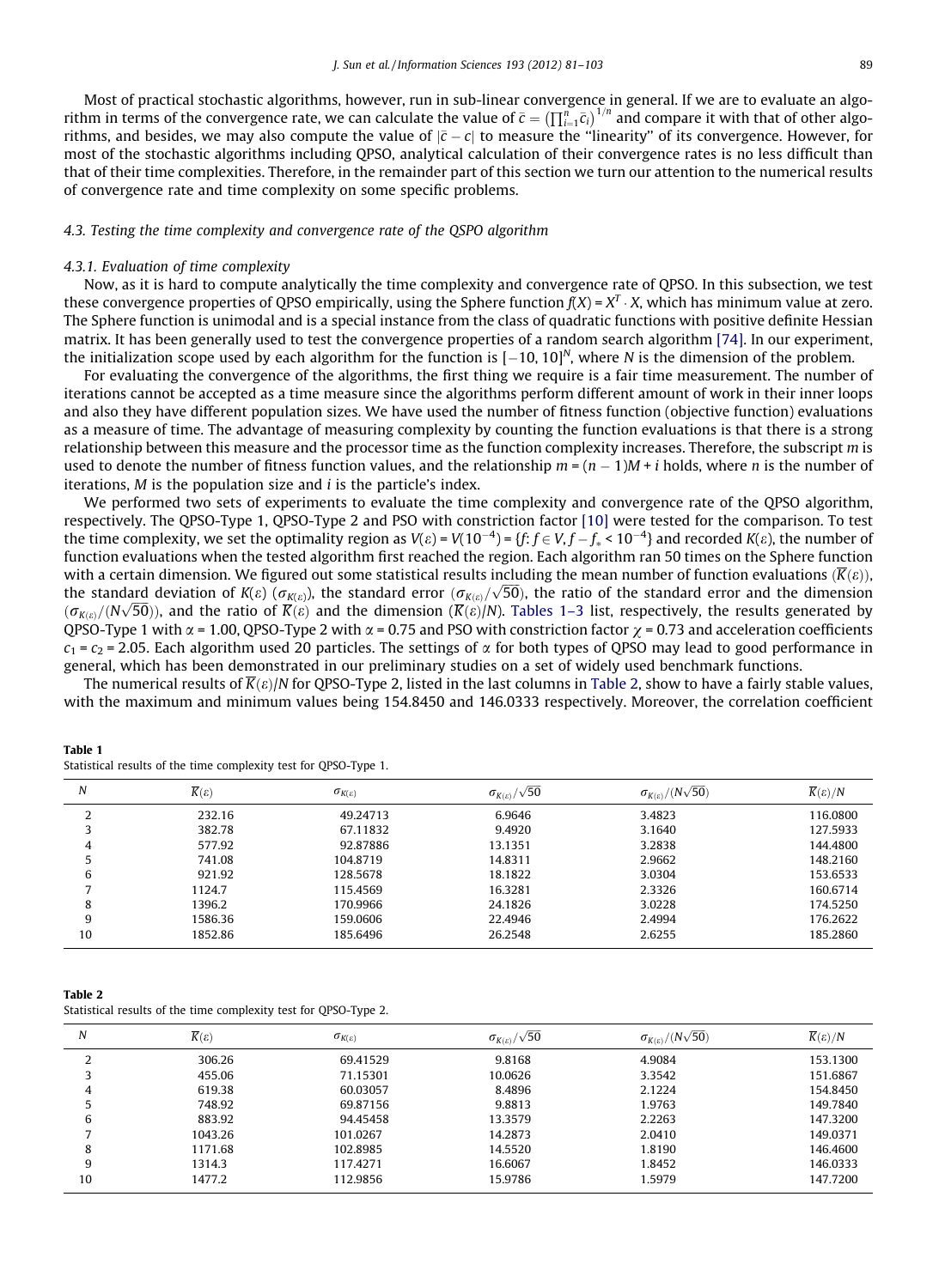| Table 3                                                  |  |  |  |
|----------------------------------------------------------|--|--|--|
| Statistical results of the time complexity test for PSO. |  |  |  |

| Ν  | $\overline{K}(\varepsilon)$ | $\sigma_{K(\varepsilon)}$ | $\sigma_{K(\varepsilon)}/\sqrt{50}$ | $\sigma_{K(\varepsilon)}/(N\sqrt{50})$ | $\overline{K}(\varepsilon)/N$ |
|----|-----------------------------|---------------------------|-------------------------------------|----------------------------------------|-------------------------------|
|    | 679.2                       | 126.4995                  | 96.0534                             | 48.0267                                | 339,6000                      |
|    | 967.8                       | 146.133                   | 136.8676                            | 45.6225                                | 322,6000                      |
| 4  | 1235.3                      | 137.2839                  | 174.6978                            | 43.6745                                | 308.8250                      |
|    | 1417.3                      | 157.8286                  | 200.4365                            | 40.0873                                | 283.4600                      |
|    | 1686                        | 174.2886                  | 238.4364                            | 39.7394                                | 281.0000                      |
|    | 1914.5                      | 220.8512                  | 270.7512                            | 38.6787                                | 273.5000                      |
| 8  | 2083.3                      | 186.5505                  | 294.6231                            | 36.8279                                | 260.4125                      |
| 9  | 2346.5                      | 162.1101                  | 331.8452                            | 36.8717                                | 260.7222                      |
| 10 | 2525.2                      | 200.4582                  | 357.1172                            | 35.7117                                | 252.5200                      |

between  $\overline{K}(\varepsilon)$  and N in [Table 2](#page-8-0) was found to be 0.9997. The fact indicates that there is a strong linear correlation between  $\overline{K}(\varepsilon)$  and the dimension, i.e.  $\overline{K}(\varepsilon) = H \cdot N$ , for the QPSO-Type 2. The constant H is function of the algorithm used and appears to be near 150 in [Table 2](#page-8-0). For QPSO-Type 1 and PSO, the correlation coefficients between  $\overline{K}(\varepsilon)$  and N are 0.9967 and 0.9984, meaning that with the given algorithmic parameters, the linear correlations between  $\overline{K}(\varepsilon)$  and N are not so remarkable as that for QPSO-Type 2, but the linearity for PSO is somewhat stronger than that for QPSO-Type 1. For further investigation, we visualize in Figs. 2–4 the results of each tested algorithm with other parameter settings. Fig. 2 shows that the value of  $\overline{K}(\varepsilon)/N$  increases slowly as the dimension increases, implying that the time complexity may increase nonlinearly with the dimension. From [Figs. 3 and 4](#page-10-0), it can be seen that the time complexities of QPSO-Type 2 and PSO increase fairly linearly when dimension varies in the range of 2–20. However, both the QPSO-Type 1 and QPSO-Type 2 may have lower time complexity than PSO under the given parameter settings.

To explain the linear correlation we observed, let us consider an idealized random search algorithm with the constant probability  $\rho(0 \le \rho \le 1)$  of improving objective function value. The algorithm is called Somewhat Adaptive Search (SAS), as in [\[88\]](#page-22-0). Denote the time complexity of PAS by  $E[K_{PAS}(\varepsilon)]$ , and by referring to [\[3\]](#page-20-0), we can obtain that  $E[K_{SAS}(\varepsilon)] = \frac{1}{\rho}E[K_{PAS}(\varepsilon)] = \ln \frac{\nu(S)}{\nu(V_{\varepsilon})}$ , where  $\nu(\cdot)$  is the Lebesgue measure. For the testing problem,  $V_{\varepsilon}$  is an *N*-dimensional super-ball with radius  $\sqrt{\varepsilon}$  and its volume is  $v(V_{\varepsilon}) = [\pi^{N/2}/\Gamma(\frac{N}{2}+1)]\varepsilon^N$ . Considering that  $\ln \Gamma(\frac{N}{2}+1) = O(N)$ , we obtain

$$
E[K_{SAS}(\varepsilon)] = \frac{1}{\rho} \ln \frac{\delta^N}{\nu(V_{\varepsilon})} = \frac{1}{\rho} \ln \left[ \delta^N \cdot \Gamma \left( \frac{N}{2} + 1 \right) \Big/ (\pi \varepsilon)^{\frac{N}{2}} \right] = \frac{N}{\rho} \ln \left[ \frac{\delta}{\sqrt{\pi \varepsilon}} \right] + \ln \Gamma \left( \frac{N}{2} + 1 \right) = O(N), \tag{28}
$$

where  $\delta$  is the length of the search scope of each dimension. The above equation implies that the SAS has linear time complexity and the constant H is mainly determined by  $\rho$  if the values of  $\delta$  and  $\varepsilon$  are given.

For the tested algorithm, the probability  $\rho$  generally varies with the number of function evaluations and dimension of the problem. Under certain parameter settings, the linear correlation between time complexity and dimension showed by QPSO-Type 2 or PSO indicates that  $\rho$  is relatively stable when the number of function evaluation is increasing and the dimension is varying in a certain interval. The value of  $\rho$  of QPSO-Type 1 seems to be less stable when the algorithm is running, leading the



Fig. 2. Results of time complexity testing for QPSO-Type 1 with different values of  $\alpha$  and population sizes.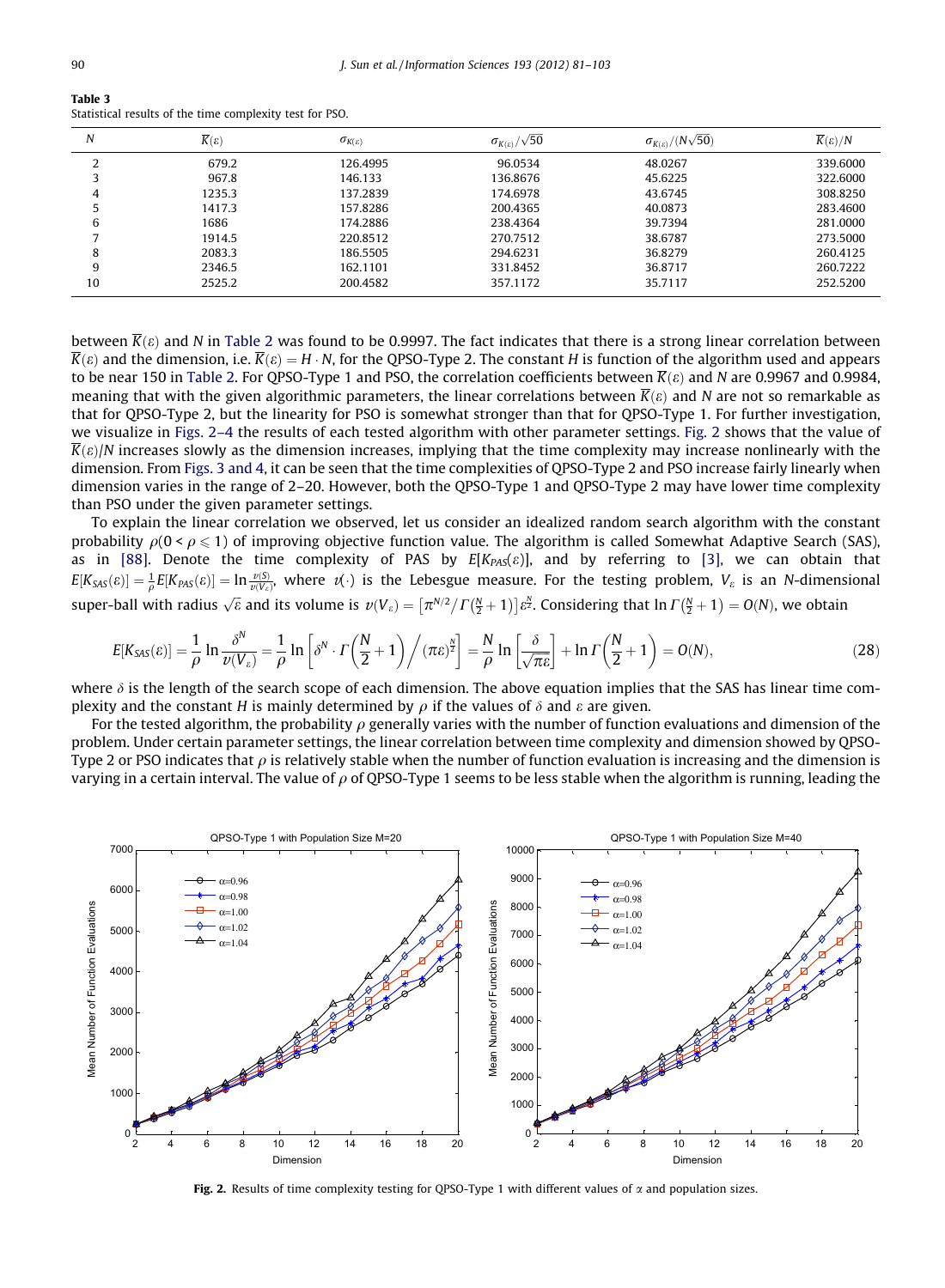<span id="page-10-0"></span>

Fig. 3. Results of the time complexity testing for OPSO-Type 2 with different values of  $\alpha$  and population sizes.



Fig. 4. Results of the time complexity testing for QPSO-Type 2 with different values of  $\chi$  and population sizes.

time complexity to increase nonlinearly with the dimension. Nevertheless, since both types of QPSO may have larger  $\rho$ , the values of their H's are smaller than that of PSO.

# 4.3.2. Evaluation of the convergence rate

To test the convergence rate, we also had 50 trial runs for every instance with each run executed for a given maximum number of function evaluations, which were set as  $m_{\text{max}}$  = 200N. For each algorithm, two groups of experiments were performed, one with population size M = 20, the other with M = 40. To compute the convergence rate, at the  $(m-1)$ th step of the function evaluation, we sampled the particle's position 30 times independently before the next update of the position. For each sample position, we calculated its objective function value denoted by  $f_m^\kappa$  (where  $k$  is the number of sampled position), which in turn was compared with that of the global best position  $f_{m\,-\,1}$ . If  $f^k_{m-1} < f_{m-1}$ , we recorded  $f^k_m$  as it was; otherwise, we replaced it by  $f_{m-1}$ . After the 30th sampling, we computed  $E[f_{m-1} - f_*|f_{m-1}] = \frac{1}{30} \sum_{k=1}^{30} (f_m^k - f_*)$  and thus could obtain the convergence rate  $c_m$ . It should be noticed that the sampling procedure did not affect the actual variables such as the particle's current position, its personal best position, the global best position, its velocity (for PSO algorithm) and so forth. After the sampling, the particle updated the position according to these variables.

For a certain m, the value of  $\bar c_m$  was obtain by calculating the arithmetic mean of all the  $c_m$ s of 50 runs. Thus,  $\bar c$  was obtained by using  $\bar{c} = (\prod_{m=1}^{n_{\text{max}}} \bar{c}_m)^{1/n_{\text{max}}}$  and the expected convergence rate *c* was worked out by  $c = (\bar{f}_{n_{\text{max}}}/\bar{f}_0)^{1/n_{\text{max}}}$ . Besides, we also computed the correlation coefficient between  $c_m$  and  $f_m$ , and denoted it by  $\theta(c_m f_m)$ .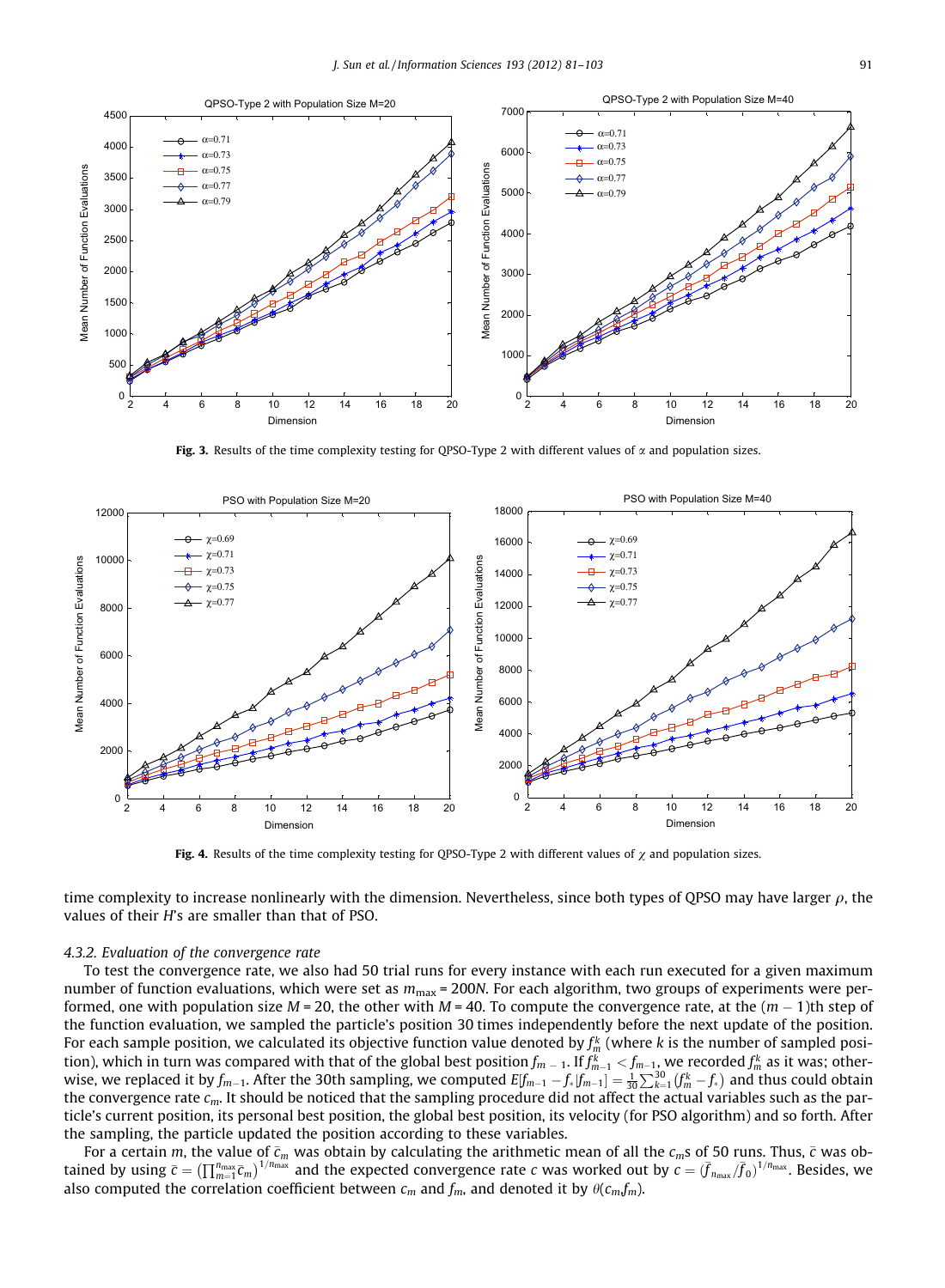Tables 4–6 list the results generated by QPSO-Type 1 ( $\alpha$  = 1.00), QPSO-Type 2 ( $\alpha$  = 0.75) and PSO ( $\chi$  = 0.729,  $c_1$  =  $c_2$  = 2.05). It can be seen from the three tables that for each algorithm on each problem, the value of  $\bar c$  is larger than  $c$  and the correlation coefficient is negative. The fact indicates that the algorithms ran with sub-linear convergence. It can also be observed that the convergence rates of both types of QPSO (as shown in Tables 4 and 5) are smaller than that of PSO (as shown in Table 6) on each problem with the same population size except when  $N = 2$ . This implies that QPSO may converge faster. A closer look at the three tables reveals that  $\theta(c_m, f_m)$  increases as the dimension increases. The reason may be that improvement of the function value was relatively harder when the dimension was high, making the convergence rate  $c_m$  so close to 1 that it changed little as  $f_m$  decreases. It should also be noted that for a given problem, when  $M = 40$ , the convergence rates of all the three algorithms are larger than those when  $M = 20$ . However, it cannot be concluded that a larger population size leads to a larger convergence rate, since the convergence rate also depends on other parameters. Smaller population size may result in a faster convergence on the problem with lower dimension, but the algorithm may encounter premature convergence when dimension is higher. On the other hand, although the algorithm with larger population size is not efficient on low-dimensional problems, it has less chance to result in premature convergence on high-dimensional problems. It can be inferred that if other parameters are given, when the dimension increases to a certain number, the convergence rate of the algorithm with smaller population size may exceed that with larger population size.

| Table 4 |                                                       |  |  |
|---------|-------------------------------------------------------|--|--|
|         | Results for the convergence rate test of QPSO-Type 1. |  |  |

| N  | $n_{\text{max}}$ | $M = 20$ |                    |        |        |                   | $M = 40$    |                    |           |        |                   |
|----|------------------|----------|--------------------|--------|--------|-------------------|-------------|--------------------|-----------|--------|-------------------|
|    |                  | $f_{0}$  | $J n_{\text{max}}$ | c      | U      | $\theta(c_m f_m)$ | $\bar{f}_0$ | $J n_{\text{max}}$ | $\bar{c}$ | C      | $\theta(c_m f_m)$ |
| 2  | 400              | 6.3710   | $1.9311e - 05$     | 0.9772 | 0.9687 | $-0.1306$         | 2.8309      | 4.5267e-05         | 0.9867    | 0.9728 | $-0.1513$         |
| 3  | 600              | 19.1981  | $4.7244e - 06$     | 0.9810 | 0.9750 | $-0.1089$         | 11.1715     | $2.8342e - 04$     | 0.9876    | 0.9825 | $-0.1341$         |
| 4  | 800              | 32.2220  | $3.5506e - 06$     | 0.9842 | 0.9802 | $-0.0893$         | 23.8846     | $2.5734e - 04$     | 0.9900    | 0.9858 | $-0.1333$         |
| 5  | 1000             | 52.0046  | $6.6324e - 06$     | 0.9869 | 0.9843 | $-0.0734$         | 44.3261     | 6.8896e-04         | 0.9912    | 0.9890 | $-0.1052$         |
| 6  | 1200             | 74.4027  | 1.3265e-05         | 0.9887 | 0.9871 | $-0.0830$         | 63.5427     | $6.9010e - 04$     | 0.9926    | 0.9905 | $-0.1120$         |
|    | 1400             | 104.7848 | 1.3256e-05         | 0.9902 | 0.9887 | $-0.0870$         | 82.9243     | 0.0012             | 0.9936    | 0.9921 | $-0.0999$         |
| 8  | 1600             | 119.6822 | 1.7295e-05         | 0.9918 | 0.9902 | $-0.0745$         | 103.6366    | 0.0027             | 0.9943    | 0.9934 | $-0.1009$         |
| 9  | 1800             | 145.3857 | 7.2877e-05         | 0.9926 | 0.9920 | $-0.0710$         | 127.3277    | 0.0032             | 0.9950    | 0.9941 | $-0.0924$         |
| 10 | 2000             | 166.8939 | $6.9944e - 0.5$    | 0.9933 | 0.9927 | $-0.0581$         | 139.2103    | 0.0046             | 0.9954    | 0.9949 | $-0.0848$         |

Table 5 Results for the convergence rate test of QPSO-Type 2.

| N  | $n_{\text{max}}$ | $M = 20$ |                    |                     |        |                   | $M = 40$    |                      |                     |                     |                   |
|----|------------------|----------|--------------------|---------------------|--------|-------------------|-------------|----------------------|---------------------|---------------------|-------------------|
|    |                  | Jo       | $J n_{\text{max}}$ | $\overline{r}$<br>U | U      | $\theta(c_m f_m)$ | $\bar{f}_0$ | $J_{n_{\text{max}}}$ | $\overline{a}$<br>U | $\overline{ }$<br>U | $\theta(c_m f_m)$ |
| 2  | 400              | 6.2432   | $2.2060e - 05$     | 0.9845              | 0.9691 | $-0.2165$         | 3.5850      | $4.2072e - 04$       | 0.9883              | 0.9776              | $-0.2589$         |
|    | 600              | 14.0202  | $1.2962e - 05$     | 0.9864              | 0.9771 | $-0.2134$         | 12.6022     | 0.0012               | 0.9898              | 0.9847              | $-0.2304$         |
| 4  | 800              | 33.3147  | 1.7636e-05         | 0.9867              | 0.9821 | $-0.1644$         | 25.9027     | 0.0019               | 0.9920              | 0.9882              | $-0.2289$         |
| 5  | 1000             | 50.7010  | 7.1771e-06         | 0.9881              | 0.9844 | $-0.1579$         | 43.9053     | 0.0012               | 0.9927              | 0.9895              | $-0.1910$         |
| 6  | 1200             | 68.6281  | $4.2896e - 06$     | 0.9889              | 0.9863 | $-0.1405$         | 62.3872     | 0.0018               | 0.9933              | 0.9913              | $-0.1529$         |
|    | 1400             | 100.3869 | 2.6875e-06         | 0.9899              | 0.9876 | $-0.1410$         | 87.6376     | 0.0020               | 0.9939              | 0.9924              | $-0.1633$         |
| 8  | 1600             | 132.1488 | $2.1607e - 06$     | 0.9910              | 0.9889 | $-0.1244$         | 100.1323    | 0.0023               | 0.9945              | 0.9933              | $-0.1700$         |
| 9  | 1800             | 144.2586 | 1.5950e-06         | 0.9915              | 0.9899 | $-0.1090$         | 119.0672    | 0.0013               | 0.9951              | 0.9937              | $-0.1329$         |
| 10 | 2000             | 172.0399 | 1.7459e-06         | 0.9921              | 0.9908 | $-0.0782$         | 154.5341    | 0.0017               | 0.9951              | 0.9943              | $-0.1274$         |

#### Table 6

| Tapic o                                       |  |  |
|-----------------------------------------------|--|--|
| Results for the convergence rate test of PSO. |  |  |

| N  | $n_{\text{max}}$ | $M = 20$ |                    |           |               |                    | $M = 40$    |                    |                     |        |                   |
|----|------------------|----------|--------------------|-----------|---------------|--------------------|-------------|--------------------|---------------------|--------|-------------------|
|    |                  | Jo       | $J n_{\text{max}}$ | $\bar{c}$ | $\mathcal{C}$ | $\theta(c_m, f_m)$ | $\bar{f}_0$ | $J n_{\text{max}}$ | $\overline{a}$<br>U | C      | $\theta(c_m f_m)$ |
| 2  | 400              | 6.2601   | 0.0050             | 0.9911    | 0.9823        | $-0.2151$          | 2.9063      | 0.0252             | 0.9938              | 0.9882 | $-0.2362$         |
| 3  | 600              | 18.2950  | 0.0061             | 0.9921    | 0.9867        | $-0.1664$          | 10.1600     | 0.0636             | 0.9948              | 0.9916 | $-0.1726$         |
| 4  | 800              | 36.3027  | 0.0053             | 0.9921    | 0.9890        | $-0.1333$          | 22.8484     | 0.0830             | 0.9954              | 0.9930 | $-0.1478$         |
| 5  | 1000             | 56.0108  | 0.0045             | 0.9932    | 0.9906        | $-0.1033$          | 39.7976     | 0.1222             | 0.9954              | 0.9942 | $-0.1223$         |
| 6  | 1200             | 75.1300  | 0.0042             | 0.9936    | 0.9919        | $-0.0812$          | 60.8450     | 0.1102             | 0.9961              | 0.9948 | $-0.1088$         |
| 7  | 1400             | 92.8699  | 0.0043             | 0.9940    | 0.9929        | $-0.0621$          | 80.6101     | 0.1425             | 0.9964              | 0.9955 | $-0.0902$         |
| 8  | 1600             | 125.3514 | 0.0036             | 0.9946    | 0.9935        | $-0.0731$          | 98.5102     | 0.1624             | 0.9967              | 0.9960 | $-0.0608$         |
| 9  | 1800             | 153.0013 | 0.0035             | 0.9949    | 0.9941        | $-0.0530$          | 123.9556    | 0.1989             | 0.9969              | 0.9964 | $-0.0723$         |
| 10 | 2000             | 170.3619 | 0.0034             | 0.9952    | 0.9946        | $-0.0446$          | 135.5715    | 0.2071             | 0.9971              | 0.9968 | $-0.0636$         |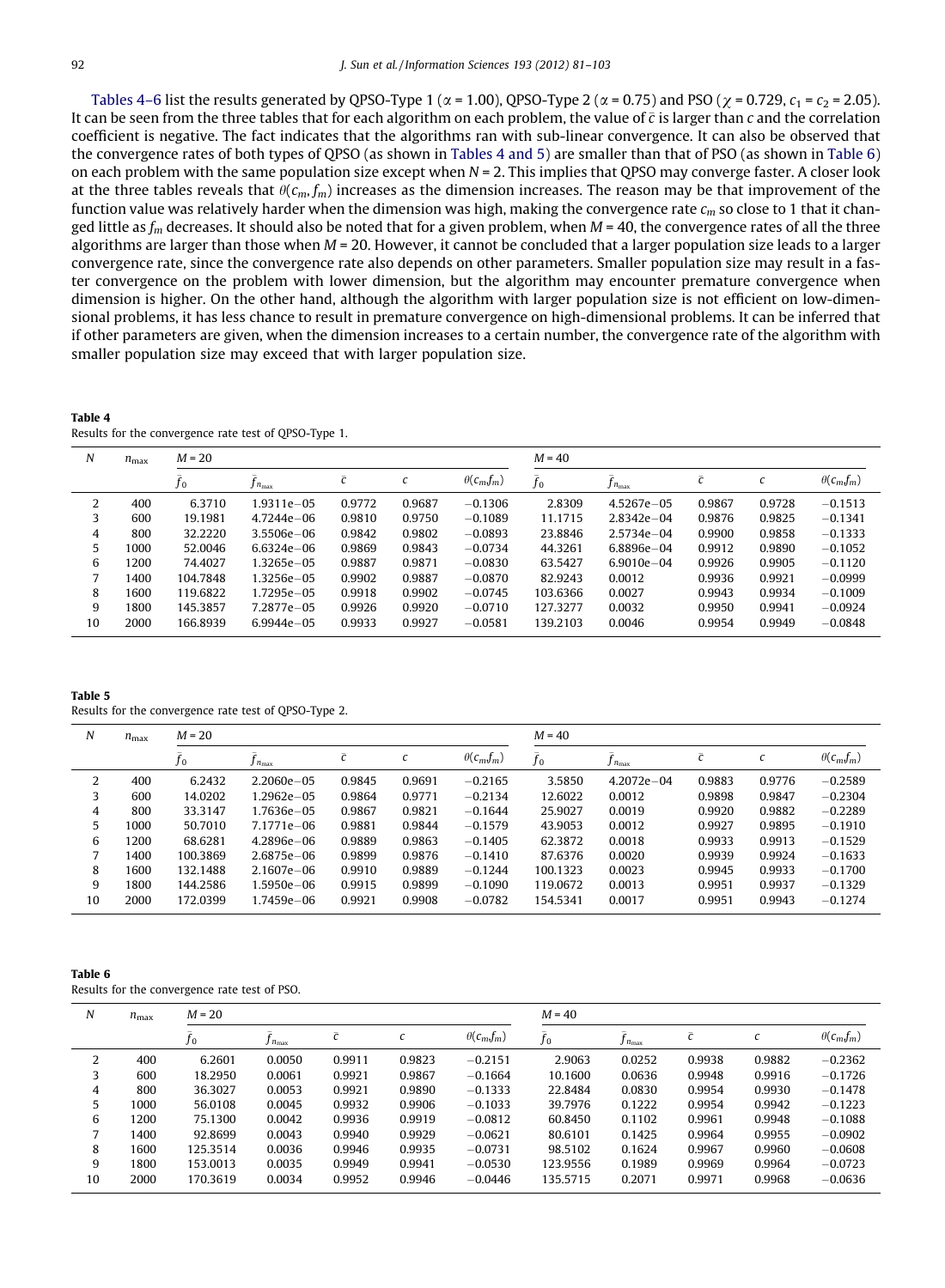# <span id="page-12-0"></span>5. Two improved QPSO algorithms

Although the QPSO method, particularly the QPSO-Type 2, has been showed to be efficient in solving continuous optimization problem, there is the possibility of improving the algorithm without increasing the complexity of its implementation. Here, we proposed two improved versions of the algorithm based on the QPSO-Type 2.

## 5.1. QPSO with random mean best position

In the first improved QPSO algorithm, the mean best position C in  $(15)$  is replaced by the *pbest* position of a randomly selected particle in the population at each iteration. For convenience, we denoted the randomly selected pbest position by  $C'_n$ . For each particle, the probability for its personal best position to be selected as  $C'_n$  is 1/M. Consequently, the expected value of  $C'_n$  equals to  $C_n$ , that is,

$$
E(C'_n) = \sum_{i=1}^{M} \frac{1}{M} P_{i,n} = C_n.
$$
\n(29)

However, since the  $C_n'$  appears to be more changeful than  $C_n$ , the current position of each particle at each iteration shows to be more volatile than that of the particle in QPSO-Type 2, which diversifies the particle swarm and in turn enhances the global search ability of the algorithm. This improved algorithm is called QPSO with random mean best position (QPSO-RM).

# 5.2. QPSO with ranking operator

The second improvement involves a ranking operator proposed to enhance the global search ability of the QPSO algorithm. In the original QPSO and QPSO-RM, the neighborhood topology is the global best model so that each particle follows

```
Procedure of the QPSO-RO Algorithm:
Begin
    Initialize the current position X_{i,0}^j and the personal best position P_{i,0}^j of each particle, evaluate their
fitness values and find the global best position G_0; Set n=0.
    While (termination condition = false)
    D<sub>0</sub>
       Set n=n+1;
       Compute mean best position C_n;
       Select a suitable value for \alpha;
       for (i=1 to M)
             Update P_{i} and rank the particles in ascending order according to the fitness values of their pbest
positions:
              Randomly select a particle q among the particles whose ranks are larger than rank_i with the given
selection probability in (31);
             for j=1 to N
                  \varphi<sub>i</sub><sup>i</sup><sub>i</sub> = rand1(·);
                   p_{i,n}^j = \varphi_{i,n}^j P_{i,n}^j + (1 - \varphi_{i,n}^j) P_{i,n}^j;u_{i,n}^{j} = \text{rand2}(\cdot);if (rand3(\cdot) < 0.5)
                       X_{i,n+1}^j = p_{i,n}^j + \alpha \, | \, X_{i,n}^j - p_{i,n}^j \, | \ln(1/u_{i,n+1}^j);
                  else
                       X_{i,n+1}^j = p_{i,n}^j - \alpha | X_{i,n}^j - p_{i,n}^j | \ln(1/u_{i,n+1}^j);end if
             end for
             Evaluate the fitness value of X_{i,n+1}, that is, the objective function value f(X_{i,n+1});
             Update P_{i,n} and G_nend for
       end do
end
```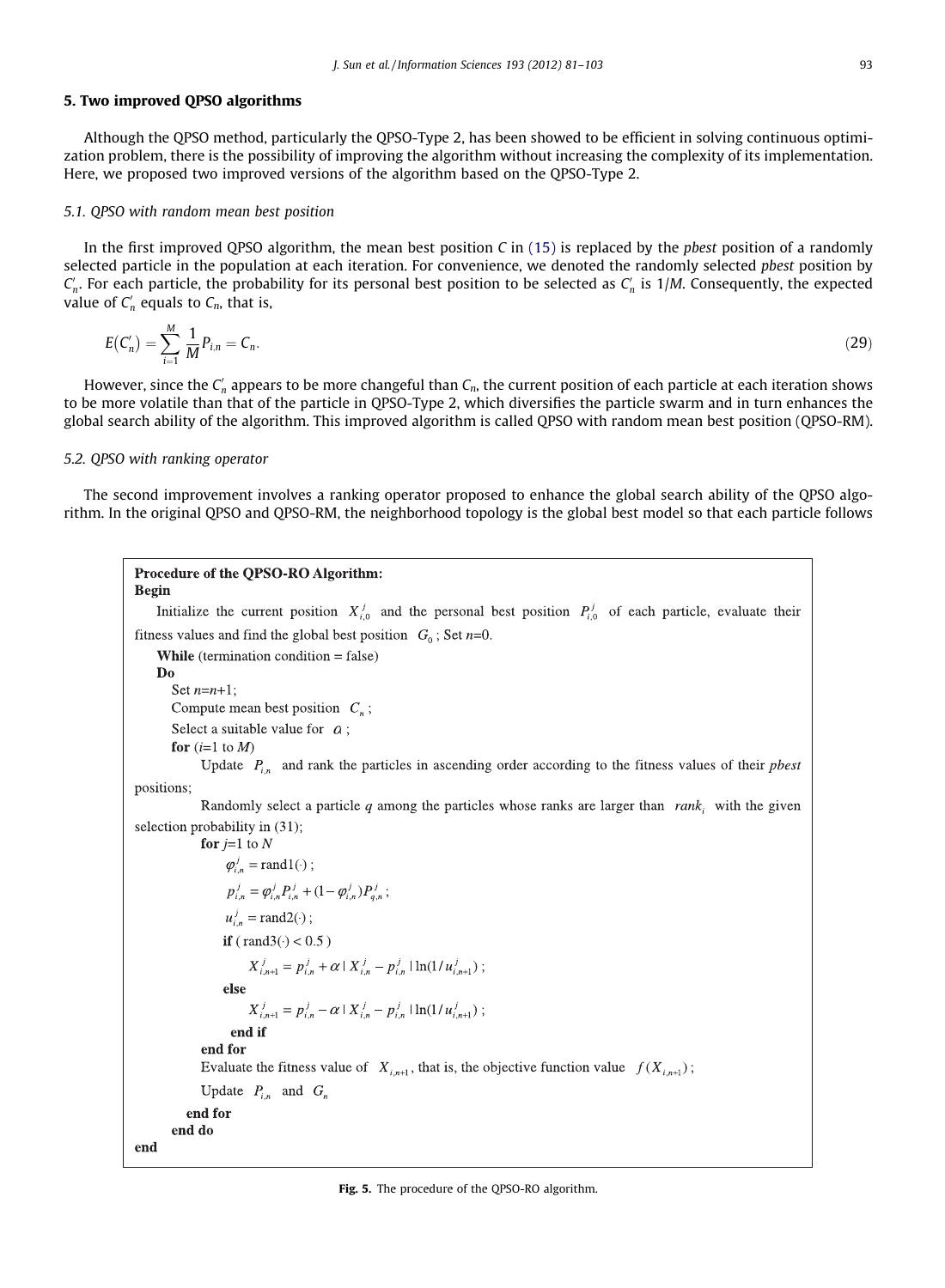their own *pbest* position and the *gbest* position, leading the algorithm to fast convergence. However, the particle may be misguided by the gbestposition if it is located at a local optimal point, particularly at the later stage of the search process. In such a case, the particles are all pulled toward the gbest position and have less opportunity to escape the local optimum even though some particles are located in promising regions where the better solutions or the global optimal solution can be found. As a result, the QPSO using this topology may be prone to encounter premature convergence.

In the proposed QPSO with ranking operator (QPSO-RO), each particle flies in the search space following its own pbest position and the pbestposition of a randomly selected particle based on a ranking operator, whose fitness value is better than the considered particle. The selection procedure is as follows. Before the position update for particle i at every iteration, the pbest positions of all the particles are ranked in ascending order according to their fitness values, with the rank of the global best particle being M and that of the worst particle being 1. Given that the rank of the considered particle is rank<sub>i</sub>(1  $\le$  rank<sub>i</sub>  $\le$  M), each particle whose rank is larger than rank<sub>i</sub> will be considered as a candidate to be selected but the other particles will not be selected. In other words, the selection probability of particle  $q(1 \leq q \leq M)$  is given by

$$
PS_q = \begin{cases} \frac{2 \times \text{rank}_q}{\text{rank}_i(\text{rank}_i - 1)}, & \text{rank}_q > \text{rank}_i \\ 0, & \text{rank}_q \leqslant \text{rank}_i \end{cases}
$$
 (30)

where rank<sub>i</sub> is the rank of particle i. From Eq. (30), it can be seen that the sum of the selection probabilities of all the candidates equals 1. For particle *i*, if the *pbest* position of particle q is selected, then the coordinates of the local attractor of particle  $i$  is determined by

$$
p_{i,n}^j = \varphi_{i,n}^j P_{i,n}^j + \left(1 - \varphi_{i,n}^j\right) P_{q,n}^j, \quad \varphi_{i,n}^j \sim U(0,1),\tag{31}
$$

where  $P_{q,n}^j$  is the jth component of the pbest position of particle q with rank<sub>q</sub> > rank<sub>i</sub>.

Eq. (31) implies that particle *i* is attracted by both its own *pbest* position and the randomly selected  $P_{q,n}$ . Although the global best particle is selected with the highest probability, there is a better chance for the other particles to be selected as a part of the local attractor. This helps the particle swarm search other promising region and consequently enhance the global search ability of the algorithm. The procedure of the QPSO-RO algorithm is outlined in [Fig. 5](#page-12-0). Also note that randi( $\cdot$ ),  $i = 1, 2, 3$ , is used to denote random numbers generated uniformly and distributed on  $(0, 1)$ .

# 6. Experiments on benchmark functions

Section 3 has theoretically proven that the QPSO algorithm is global convergent, which, however, is not sufficient to draw a conclusion that the QPSO is effective in real-world applications. Semi-theoretical evaluation of time-complexity and convergence rate of QPSO in Section 4 reveals that it has lower computational complexity and better convergence properties for the Sphere function, which is a unimodal function usually used to test the local search ability of an algorithm. Nevertheless, it is hard to generalize the same evaluation method to an arbitrary problem, particularly when the problem is multimodal, and it is inconclusive with respect to the overall performance of the algorithms using the Sphere function only. Hence, to evaluate the QPSO objectively, it would be better to compare it with other PSO variants using a large test set of optimization functions.

The goal of this section is thus to determine the overall performance of QPSO by using the first ten functions from the CEC2005 benchmark suite [\[77\].](#page-22-0) Furthermore, the proposed QPSO-RM and QPSO-RO were also experimented on these benchmark functions. A performance comparison was made among the QPSO algorithms (QPSO-Type 1 and QPSO-Type 2), QPSO-RM, QPSO-RO and other forms of PSO, including PSO with inertia weight (PSO-In) [\[68–70\],](#page-22-0) PSO with constriction factor (PSO-Co) [\[10,11\],](#page-20-0) the Standard PSO [\[4\],](#page-20-0) Gaussian PSO [\[64\]](#page-22-0), Gaussian Bare Bones PSO [\[35,36\],](#page-21-0) Exponential PSO (PSO-E) [\[39\],](#page-21-0) Lévy PSO [\[56\],](#page-21-0) comprehensive learning PSO (CLPSO) [\[43\]](#page-21-0), dynamic multiple swarm PSO (DMS-PSO) [\[42\]](#page-21-0) and fully-informed particle swarm (FIPS) [\[46\]](#page-21-0).

 $F_1$  to  $F_5$  of the CEC 2005 benchmark suite are unimodal, while functions  $F_6$  to  $F_{10}$  are multi-modal. Each algorithm ran 100 times on each problem using 20 particles to search the global best fitness value. At each run, the particles in the algorithms started in new and randomly-generated positions, which are uniformly distributed within the search bounds. Every run of each algorithm lasted 3000 iterations and the best fitness value (objective function value) for each run was recorded.

For the QPSO-based algorithms, two methods of controlling  $\alpha$  were used. One is the fixed-value method, in which the value of  $\alpha$  was fixed at a constant during the search process. The other is time-varying method, in which the value of  $\alpha$  decreased linearly in the course of running. For QPSO-Type 1 with the fixed-value method,  $\alpha$  was fixed at 1.0, while for QPSO-Type 1 with the time-varying method,  $\alpha$  decreased linearly form 1.0 to 0.9. For QPSO-Type 2 with the fixed-value method, the value of  $\alpha$  was fixed at 0.75, while for QPSO-Type 2 with the time-varying method,  $\alpha$  decreased linearly from 1.0 to 0.5 with regard to the iteration number. For QPSO-RM,  $\alpha$  was set to be 0.54 when the fixed-value method was used, and decreased linearly from 0.6 to 0.5 when the time-varying method was used. For OPSO-RO,  $\alpha$  was fixed at 0.68 and decreased linearly from 0.9 to 0.5 for the two parameter control methods, respectively. The parameter configurations for the QPSO-based algorithms were recommended according to our preliminary experiments or by the existing publications [\[80,81\].](#page-22-0) The other parameters of the remainder PSO variants were configured as recommended by the corresponding publications.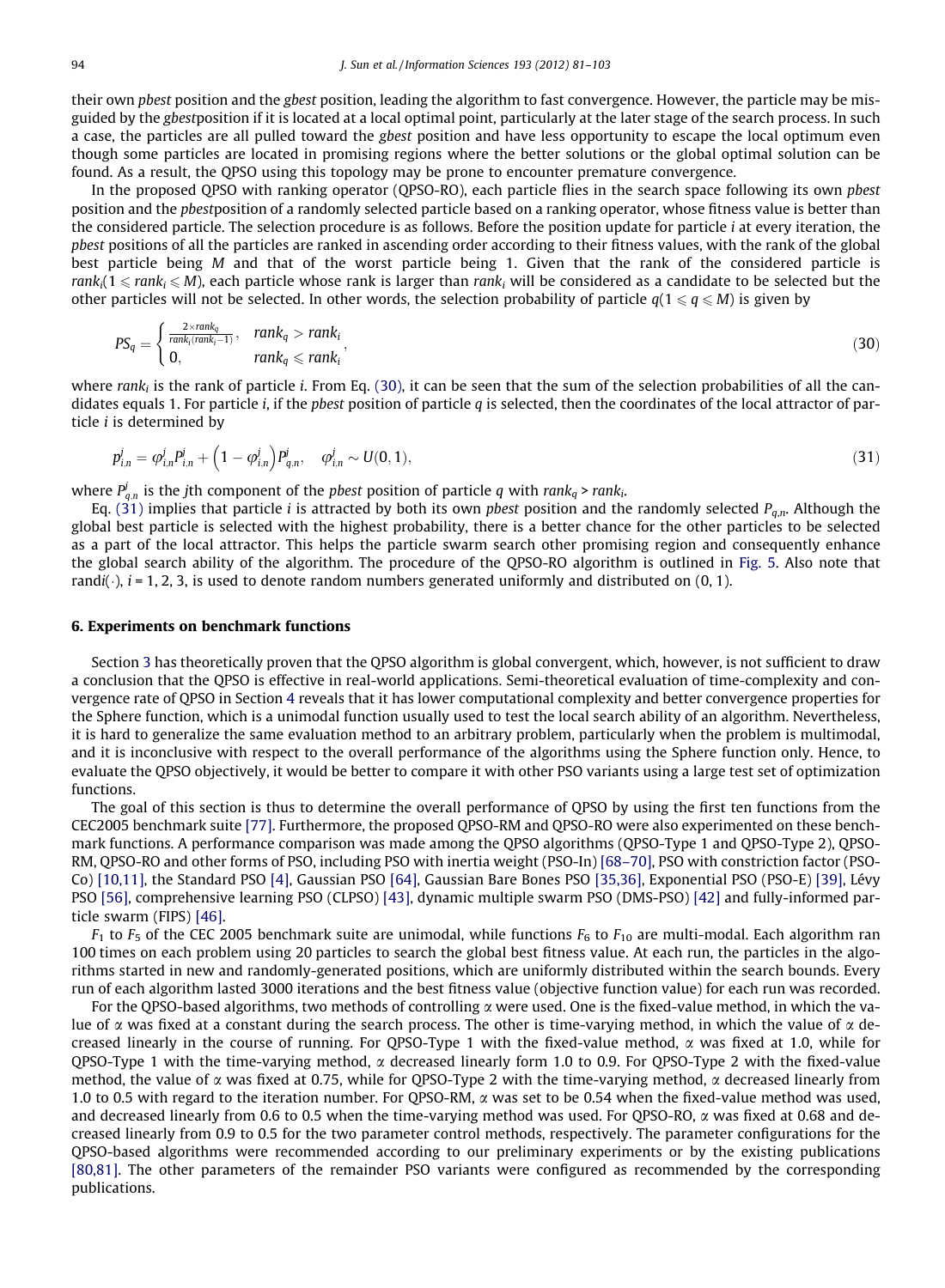The mean best fitness values and standard deviations out of 100 runs of each algorithm on  $F_1$  to  $F_5$  are presented in Table 7 and those on  $F_6$  to  $F_{10}$  in [Table 8.](#page-15-0) To investigate if the differences in mean best fitness values between algorithms were significant, the mean values for each problem were analyzed using a multiple comparison procedure, an ANOVA (Analysis Of Variance), with 0.05 as the level of significance. The procedure employed in this work is called the ''stepdown'' procedure, which takes into account that all but one of the comparisons are less different than the range. When doing all pairwise comparisons, this approach is the best available if confidence intervals are not needed and the sample sizes are equal [\[17\].](#page-21-0)

The algorithms were ranked to determine which algorithm could be reliably said to be the most effective for each problem. The algorithms that were not statistically different to each other were given the same rank; those that were not statistically different to more than one other groups of algorithms were ranked with the best-performing of these groups. For each algorithm, the resulting rank for each problem, the total rank and the average rank are shown in [Table 9.](#page-15-0)

For the Shifted Sphere Function ( $F_1$ ), QPSO-RM with either fixed or time-varying  $\alpha$  generated better results than other methods. The results for the Shifted Schwefel's Problem 1.2 ( $F_2$ ) show that, QPSO-RM with fixed  $\alpha$  yielded the best results, but the performances of PSO-In and OPSO-Type 2 with linearly decreasing  $\alpha$  were inferior to those of the other competitors. For Shifted Rotated High Conditioned Elliptic Function  $(F_3)$ , when using fixed  $\alpha$ , both the QPSO-RO and QPSO-RM outperformed the other methods in a statistical significance manner. QPSO-RO with fixed  $\alpha$  also showed to be the winner among all the tested algorithms for the Shifted Schwefel's Problem 1.2 with Noise in Fitness  $(F_4)$ .  $F_5$  is the Schwefel's Problem 2.6 with Global Optimum on the Bounds, and for this benchmark, OPSO-RO with time-varying  $\alpha$  yielded the best results. For benchmark  $F<sub>6</sub>$ , the Shifted Rosenbrock Function, the QPSO-based algorithms except QPSO-Type 2 were superior to those of the other algorithms, among which there was no statistically significant difference except PSO-In and DMS-PSO. The results for the Shifted Rotated Griewank's Function without Bounds ( $F_7$ ) suggest that QPSO-RM, either with fixed  $\alpha$  or with time-varying  $\alpha$ , was able to find the solution for the function with the best quality compared to the other methods. Benchmark  $F_8$  is the Shifted Rotated Ackley's Function with Global Optimum on the Bounds. The QPSO-RM with time-varying  $\alpha$ showed the best performance for this problem among the competitors. It can be seen that the performance differences between the QPSO-based algorithms and PSO-In are not statistically significant. The Shifted Rastrigin's Function  $(F_q)$  is a separable function, which the CLPSO algorithm was good at solving it. However, it can be observed that the QPSO-RO obtained

#### Table 7

| Experimental results of mean best fitness values and standard deviations by algorithms and problems, $F_1$ to $F_5$ (best results in bold). |  |  |  |  |
|---------------------------------------------------------------------------------------------------------------------------------------------|--|--|--|--|
|---------------------------------------------------------------------------------------------------------------------------------------------|--|--|--|--|

| Algorithms                                      | F <sub>1</sub>    | F <sub>2</sub> | $F_3$           | $F_{4}$         | $F_5$           |
|-------------------------------------------------|-------------------|----------------|-----------------|-----------------|-----------------|
| In-PSO (Std. Dev.)                              | 3.8773e-013       | 785.0932       | 3.9733e+07      | 1.1249e+04      | 6.0547e+03      |
|                                                 | $(1.6083e - 012)$ | (661.2154)     | $(4.6433e+07)$  | $(5.4394e+03)$  | $(2.0346e+03)$  |
| PSO-Co                                          | 1.5713e-026       | 0.1267         | 8.6472e+06      | 1.3219e+04      | 7.6892e+03      |
|                                                 | $(1.4427e - 025)$ | (0.3796)       | $(9.1219e+06)$  | $(6.0874e+03)$  | $(2.3917e+03)$  |
| Standard PSO                                    | 8.2929e-026       | 78.2831        | 6.6185e+06      | 1.3312e+04      | 6.2884e+03      |
|                                                 | $(1.2289e - 025)$ | (52.3272)      | $(3.0124e+06)$  | $(4.1076e+03)$  | $(1.4318e+03)$  |
| Gaussian PSO                                    | 7.3661e-026       | 0.0988         | 1.1669e+07      | 2.3982e+04      | 8.0279e+03      |
|                                                 | $(5.9181e - 025)$ | (0.3362)       | $(2.5153e+07)$  | $(1.2512e+04)$  | $(2.3704e+03)$  |
| Gaussian Bare Bones PSO                         | 1.7869e-025       | 16.8751        | 7.7940e+06      | 1.1405e+04      | 9.5814e+03      |
|                                                 | $(8.4585e - 025)$ | (16.2021)      | $(4.3240e+06)$  | $(6.7712e+03)$  | $(3.0227e+03)$  |
| PSO-E                                           | 5.2531e-024       | 20.2750        | 6.2852e+06      | 8.2706e+03      | 7.2562e+03      |
|                                                 | $(2.2395e - 023)$ | (15.2414)      | $(2.8036e+06)$  | $(3.6254e+03)$  | $(1.8666e+03)$  |
| Lévy PSO                                        | 1.1880e-024       | 36.9986        | 1.7366e+07      | 7.4842e+03      | 8.2543e+03      |
|                                                 | $(1.1455e - 023)$ | (29.1360)      | $(1.9001e+07)$  | $(6.6588e+03)$  | $(2.2297e+03)$  |
| <b>CLPSO</b>                                    | 3.5515e-008       | 5.3394e+03     | 5.1434e+07      | 1.6069e+04      | 5.4958e+003     |
|                                                 | $(2.2423e - 008)$ | $(1.2207e+03)$ | $(1.3489e+07)$  | $(3.4776e+03)$  | (888.9618)      |
| DMS-PSO                                         | 7.2525e-006       | 844.9978       | 1.2841e+07      | 2.7125e+003     | 2.9189e+003     |
|                                                 | $(2.2114e - 005)$ | (350.2620)     | $(4.9745e+06)$  | (972.8958)      | (811.5164)      |
| <b>FIPS</b>                                     | 3.3157e-027       | 75.4903        | 1.0409e+07      | 1.0529e+04      | 4.3452e+003     |
|                                                 | $(2.5732e - 028)$ | (76.1305)      | $(4.4786e+06)$  | $(3.8510e+03)$  | (978.6149)      |
| OPSO-Type 1 ( $\alpha$ = 1.00)                  | 3.5936e-028       | 40.2282        | 4.8847e+06      | 6.2397e+03      | 8.0749e+03      |
|                                                 | $(1.5180e - 028)$ | (23.3222)      | $(2.1489e+06)$  | $(2.4129e+03)$  | $(1.7099e+03)$  |
| OPSO-Type 1 ( $\alpha$ = 1.00 → 0.90)           | 5.0866e-029       | 4.5003         | 3.2820e+06      | 6.4303e+03      | 7.8471e+03      |
|                                                 | $(4.4076e - 029)$ | (2.9147)       | $(1.9953e+06)$  | $(2.9744e+03)$  | $(1.7878e+03)$  |
| QPSO-Type 2 ( $\alpha$ = 0.75)                  | 1.9838e-027       | 0.1771         | 1.6559e+06      | 3.1321e+03      | 5.7853e+03      |
|                                                 | $(5.2716e - 028)$ | (0.1137)       | $(7.1264e+05)$  | $(2.0222e+03)$  | $(1.2483e+03)$  |
| QPSO-Type 2 ( $\alpha$ = 1.0 $\rightarrow$ 0.5) | 1.2672e-027       | 120.6051       | 4.4257e+06      | 4.0049e+03      | 3.3684e+003     |
|                                                 | $(3.7147e - 028)$ | (62.2340)      | $(2.3302e+06)$  | $(2.7218e+03)$  | (975.6551)      |
| OPSO-RM ( $\alpha$ = 0.54)                      | 3.1554e-036       | 0.0715         | 1.8544e+06      | 3.1443e+03      | 5.7144e+03      |
|                                                 | $(2.3913e - 036)$ | (0.0530)       | $(6.4710e+05)$  | $(3.8785e+03)$  | $(1.4898e+003)$ |
| OPSO-RM ( $\alpha$ = 0.6 $\rightarrow$ 0.5)     | 2.6728e-035       | 1.4099         | 2.1737e+06      | 2.1835e+003     | 4.3398e+03      |
|                                                 | $(6.5932e - 035)$ | (7.8582)       | $(1.0089e+06)$  | $(2.8487e+003)$ | $(1.4313e+03)$  |
| OPSO-RO ( $\alpha$ = 0.68)                      | 1.5414e-027       | 0.1784         | 1.6309e+006     | 1.9489e+003     | 5.2202e+003     |
|                                                 | $(2.9964e - 028)$ | (0.1217)       | $(8.7302e+005)$ | $(1.6002e+003)$ | $(1.2661e+003)$ |
| OPSO-RO ( $\alpha$ = 0.9 $\rightarrow$ 0.5)     | 1.0747e-027       | 50.9939        | 4.7718e+006     | 2.1540e+003     | 2.7469e+003     |
|                                                 | $(2.3154e - 028)$ | (48.6055)      | $(2.0760e+006)$ | $(1.3635e+003)$ | (723.4961)      |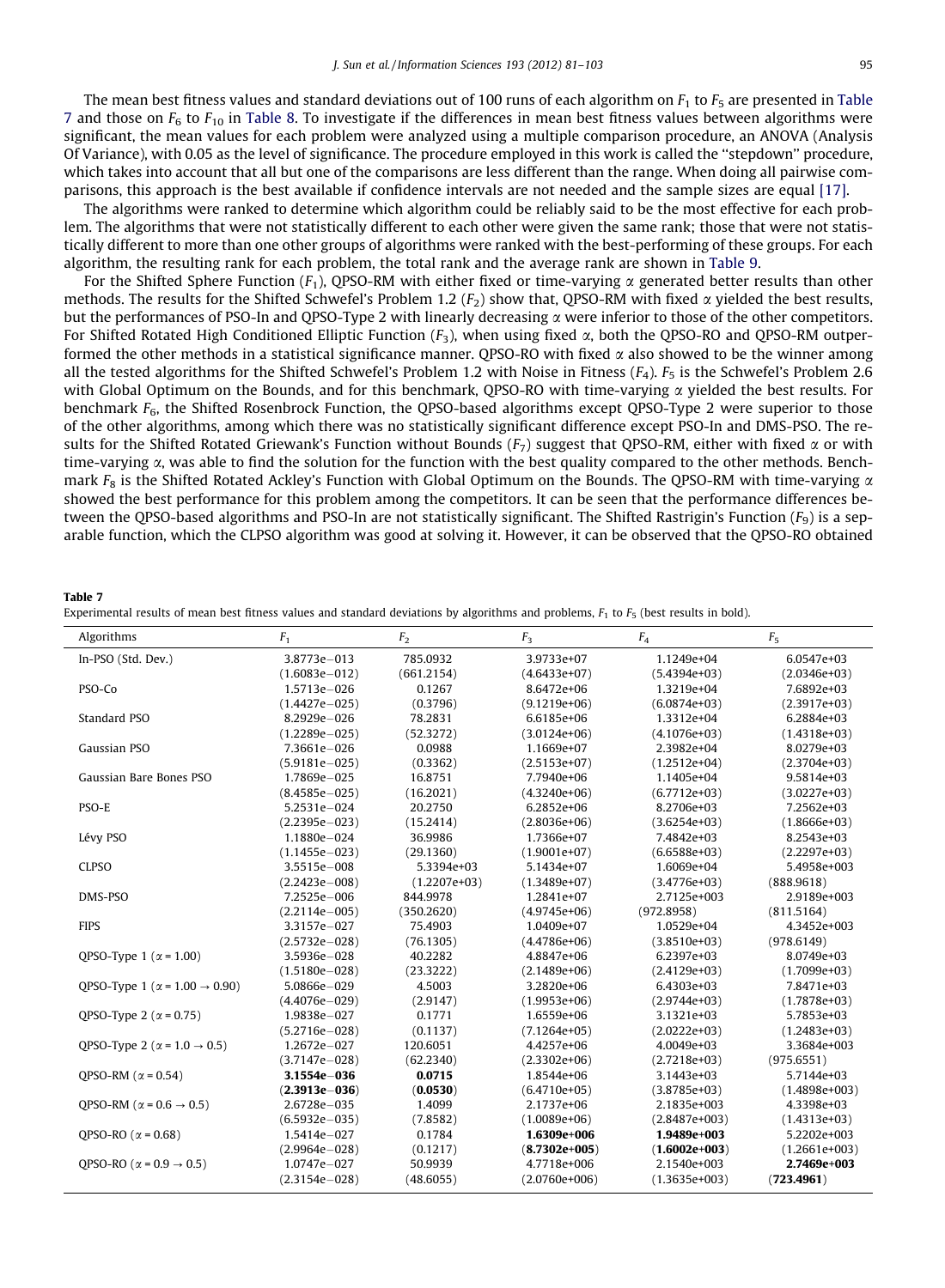### <span id="page-15-0"></span>Table 8

Experimental results of mean best fitness values and standard deviations by algorithms and problems,  $F_6$  to  $F_{10}$  (best results in bold).

| Algorithms                                        | F <sub>6</sub> | F <sub>7</sub> | $F_8$             | F <sub>9</sub> | $F_{10}$  |
|---------------------------------------------------|----------------|----------------|-------------------|----------------|-----------|
| In-PSO (Std. Dev.)                                | 263.7252       | 0.9907         | 0.0414            | 39.5528        | 239.5814  |
|                                                   | (437.4145)     | (4.7802)       | (0.2393)          | (16.1654)      | (72.2521) |
| Co-PSO                                            | 123.0243       | 0.0255         | 5.1120            | 96.7296        | 171.6488  |
|                                                   | (266.2520)     | (0.0327)       | (4.5667)          | (28.0712)      | (58.5713) |
| Standard PSO                                      | 153.5178       | 0.0218         | 0.2744            | 79.1219        | 128.9865  |
|                                                   | (246.1049)     | (0.0165)       | (0.6795)          | (20.2619)      | (32.3662) |
| Gaussian PSO                                      | 150,7872       | 0.0224         | 2,7722            | 103.6245       | 184.2657  |
|                                                   | (303.3368)     | (0.0178)       | (1.4603)          | (28.6113)      | (57.3675) |
| Gaussian Bare Bones PSO                           | 144.1377       | 0.0205         | 3.5460            | 80.9496        | 164.2914  |
|                                                   | (165.2616)     | (0.0208)       | (6.1929)          | (22.0621)      | (72.8542) |
| PSO-E                                             | 189.8292       | 0.0493         | 3.5881            | 66.5112        | 163.7187  |
|                                                   | (375.8636)     | (0.0538)       | (5.5286)          | (20.9853)      | (55.0921) |
| Lévy PSO                                          | 133.9526       | 0.0446         | 2.2168            | 74.0446        | 154.3838  |
|                                                   | (293.8460)     | (0.1182)       | (1.3575)          | (21.6913)      | (76.3070) |
| <b>CLPSO</b>                                      | 117.3987       | 2.4151         | 1.1582e-04        | 0.6990         | 151.2854  |
|                                                   | (54.8846)      | (0.7533)       | $(6.7878e - 05)$  | (0.7983)       | (23.4628) |
| DMS-PSO                                           | 296.0911       | 0.3985         | 0.1213            | 39.9694        | 112.8426  |
|                                                   | (347.1682)     | (0.2502)       | (0.3716)          | (10.2384)      | (71.2957) |
| <b>FIPS</b>                                       | 188.8304       | 0.0330         | 0.3843            | 64.6289        | 198.3699  |
|                                                   | (294.0374)     | (0.0464)       | (0.5713)          | (14.5907)      | (21.7958) |
| QPSO-Type 1 ( $\alpha$ = 1.00)                    | 138.0746       | 0.0218         | 0.1217            | 56.4232        | 137.0334  |
|                                                   | (209.1735)     | (0.0204)       | (0.4504)          | (16.7090)      | (38.5269) |
| QPSO-Type 1 ( $\alpha$ = 1.10 $\rightarrow$ 0.90) | 139.9815       | 0.0209         | 0.0916            | 54.4278        | 126.1298  |
|                                                   | (206.8138)     | (0.0203)       | (0.3166)          | (16.6044)      | (44.9531) |
| QPSO-Type 2 ( $\alpha$ = 0.75)                    | 82.9908        | 0.0203         | 0.0683            | 39.0991        | 128.5351  |
|                                                   | (119.836)      | (0.0164)       | (0.3080)          | (12.4904)      | (57.6255) |
| OPSO-Type 2 ( $\alpha$ = 1.0 $\rightarrow$ 0.5)   | 88.0494        | 0.0208         | 2.0961e-014       | 29.9218        | 118,4549  |
|                                                   | (159.7481)     | (0.0130)       | $(1.9099e - 014)$ | (10.5736)      | (53.0216) |
| OPSO-RM ( $\alpha$ = 0.54)                        | 105.7474       | 0.0163         | 0.0762            | 42.4817        | 185.6351  |
|                                                   | (155.4583)     | (0.0134)       | (0.3075)          | (12.1384)      | (46.6356) |
| OPSO-RM ( $\alpha$ = 0.6 $\rightarrow$ 0.5)       | 89.6543        | 0.0150         | 7.5318e-015       | 43.8327        | 207.0548  |
|                                                   | (151.6908)     | (0.0119)       | $(1.7046e - 015)$ | (17.881)       | (14.4658) |
| OPSO-RO ( $\alpha$ = 0.68)                        | 63.9916        | 0.0219         | 0.0536            | 34.5288        | 159.9417  |
|                                                   | (65.7906)      | (0.0292)       | (0.2653)          | (15.0725)      | (36.2107) |
| OPSO-RO ( $\alpha$ = 0.9 $\rightarrow$ 0.5)       | 61.0752        | 0.0196         | 1.9611e-014       | 23.3014        | 143.4452  |
|                                                   | (72.2629)      | (0.0152)       | $(1.5498e - 014)$ | (7.6051)       | (43.9709) |

#### Table 9

Ranking by algorithms and problems.

| Algorithms                                        | F <sub>1</sub> | F <sub>2</sub> | $F_3$ | $F_4$ | $F_5$ | F <sub>6</sub> | F <sub>7</sub> | $F_8$ | F <sub>9</sub> | $F_{10}$ | Total rank | Average rank |
|---------------------------------------------------|----------------|----------------|-------|-------|-------|----------------|----------------|-------|----------------|----------|------------|--------------|
| PSO-In                                            | 16             | $=16$          | 17    | $=12$ | $=9$  | $=17$          | 17             | $=1$  | $=$ 5          | 18       | 128        | 12.8         |
| PSO-Co                                            | $=10$          | $=1$           | $=11$ | $=15$ | $=11$ | $=7$           | $=4$           | 18    | $=17$          | $=11$    | 105        | 10.5         |
| Standard PSO                                      | $=10$          | $=13$          | $=9$  | $=15$ | $=11$ | $=7$           | $=4$           | $=10$ | $=14$          | $=1$     | 94         | 9.4          |
| Gaussian PSO                                      | $=10$          | $=1$           | $=11$ | 18    | $=15$ | $=7$           | $=4$           | $=14$ | $=17$          | $=11$    | 108        | 10.8         |
| Gaussian Bare Bones PSO                           | $=13$          | $=8$           | $=11$ | $=12$ | 18    | $=7$           | $=4$           | $=14$ | $=14$          | $=11$    | 112        | 11.2         |
| PSO-E                                             | $=13$          | $=8$           | $=9$  | 11    | $=11$ | $=7$           | $=13$          | $=14$ | $=12$          | $=11$    | 109        | 10.9         |
| Lévy PSO                                          | 15             | $=10$          | 16    | $=8$  | $=15$ | $=7$           | $=13$          | $=14$ | $=14$          | $=6$     | 118        | 11.8         |
| <b>CLPSO</b>                                      | 17             | 18             | 18    | 17    | $=6$  | $=7$           | 18             | $=10$ |                | $=6$     | 118        | 11.8         |
| DMS-PSO                                           | 18             | $=16$          | $=11$ | $=4$  | $=1$  | $=17$          | 16             | $=1$  | $=$ 5          | $=1$     | 90         | 9.0          |
| <b>FIPS</b>                                       | 9              | $=13$          | $=11$ | $=12$ | $=4$  | $=7$           | $=13$          | 13    | $=12$          | 16       | 110        | 11.0         |
| QPSO-Type 1 ( $\alpha$ = 1.00)                    | 4              | $=10$          | $=6$  | $= 8$ | $=15$ | $=7$           | $=4$           | $=10$ | $=10$          | $=6$     | 80         | 8.0          |
| QPSO-Type 1 ( $\alpha$ = 1.00 $\rightarrow$ 0.90) | 3              | 7              | 5     | $= 8$ | $=11$ | $=7$           | $=4$           | $=1$  | $=10$          | $=1$     | 57         | 5.7          |
| QPSO-Type 2 ( $\alpha$ = 0.75)                    | 8              | $=4$           | $=1$  | $=4$  | $=9$  | $=1$           | $=4$           | $=1$  | $=$ 5          | $=1$     | 38         | 3.8          |
| QPSO-Type 2 ( $\alpha$ = 1.00 $\rightarrow$ 0.5)  | 6              | 15             | $=6$  | 7     | 3     | $=1$           | $=4$           | $=1$  | $=$ 3          | $=1$     | 47         | 4.7          |
| OPSO-RM ( $\alpha$ = 0.54)                        |                | $=1$           | $=1$  | $=4$  | $=6$  | $=1$           | $=1$           | $=1$  | $=$ 5          | 17       | 38         | 3.8          |
| OPSO-RM ( $\alpha$ = 0.6 $\rightarrow$ 0.5)       | 2              | $=4$           | 4     | $=1$  | $=4$  | $=1$           | $=1$           | $=1$  | $=$ 5          | $=11$    | 34         | 3.4          |
| OPSO-RO ( $\alpha$ = 0.68)                        | 7              | $=4$           | $=1$  | $=1$  | $=6$  | $=1$           | $=4$           | $=1$  | $=$ 3          | $=6$     | 34         | 3.4          |
| OPSO-RO ( $\alpha$ = 0.9 $\rightarrow$ 0.5)       | 5              | $=10$          | $=6$  | $=1$  | $=1$  | $=1$           | $=1$           | $=1$  | 2              | $=6$     | 34         | 3.4          |

the better performance than the other QPSO-based algorithms.  $F_{10}$  is the Shifted Rotated Rastrigrin's Function, which appears to be a more difficult problem than  $F_9$ . For this benchmark, the QPSO-Type 2, QPSO-Type 1 with time-varying  $\alpha$  and the standard PSO outperformed the other competitors in a statistically significant manner.

Table 9 shows that the QPSO-RO obtained a better overall performance than all the other tested algorithms, for the total and average ranks of QPSO-RO with both parameter control methods are smaller than those of the other algorithms.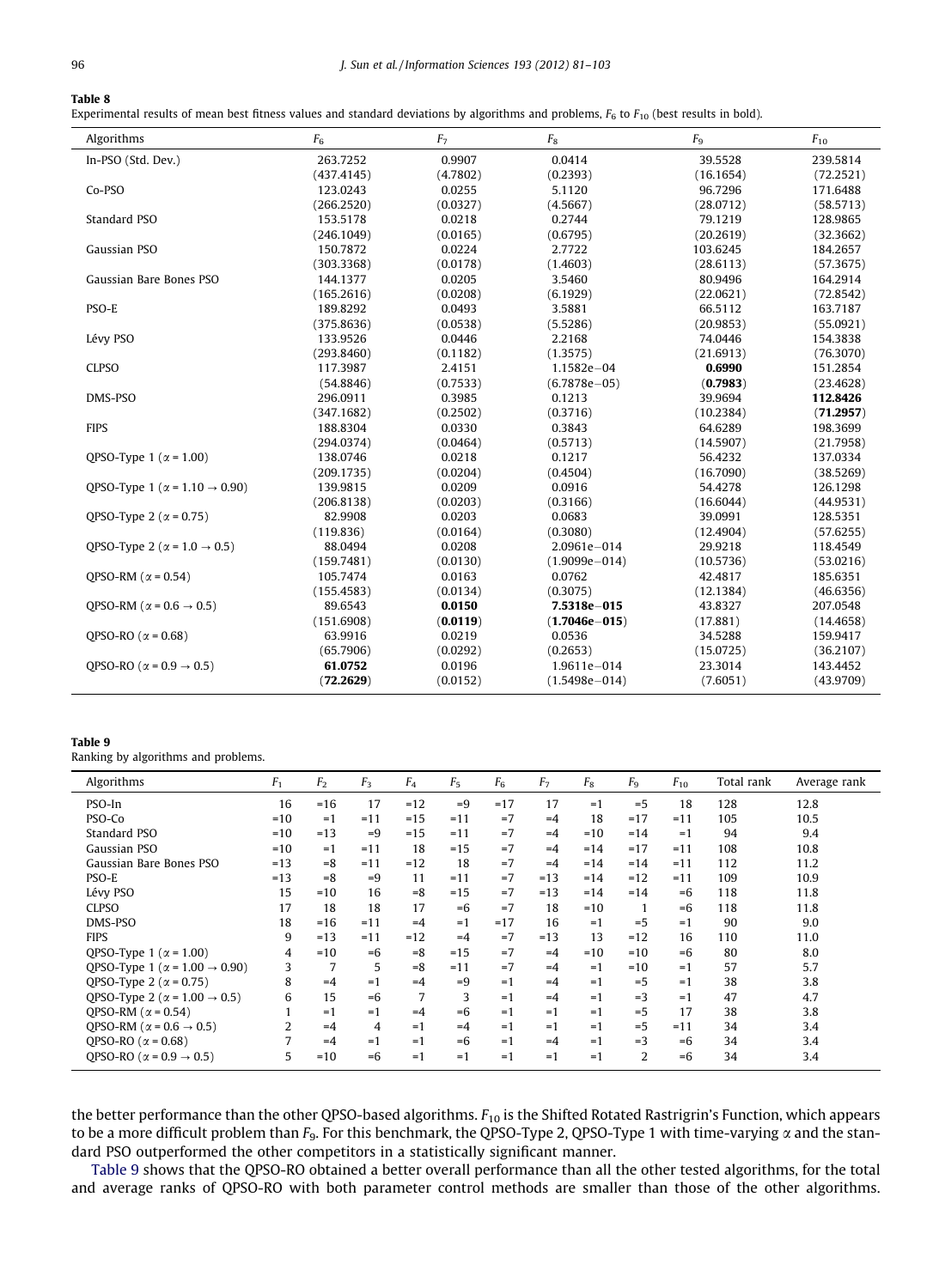<span id="page-16-0"></span>Although the total and average ranks of QPSO-RO with fixed  $\alpha$  and QPSO-RO with time-varying  $\alpha$  are the same, the former obtained relatively more stable performance than the latter. It can be observed that QPSO-RO with fixed  $\alpha$  yielded the best result for four of the tested benchmark problems in a statistically significant manner, with the worst rank being 6 for  $F_5$  and  $F_{10}$  and that QPSO-RO with time-varying agenerated the best result for half of all the tested functions, and the worst rank is 10 for F2. Compared with the QPSO algorithm, including QPSO-Type 1 and QPSO-Type 2, the QSPO-RO achieved a remarkable improvement of the overall algorithmic performance.

The second best-performing algorithm was the QPSO-RM algorithm, as indicated by the total and average ranks. Between the two parameter control methods, QPSO-RM with the time-varying  $\alpha$  yielded a comparable overall performance with QPSO-RO. It can be seen that the performance of QPSO-RM with time-varying ais more stable than that of QPSO-RM with fixed  $\alpha$ , for the worst ranks of the two versions of QPSO-RM are 11 and 17 for  $F_{10}$ , respectively. It is obvious that QPSO-RM has slightly better overall performance than the two types of the original QPSO.

The two types of the original QPSO algorithm, as shown by the total ranks, achieved better overall performance than other PSO variants. Besides the evaluation of the convergence rate and time complexity of QPSO, these results further provided stronger evidence that the QPSO is a promising tool for optimization problems. Between QPSO-Type 2 and QPSO-Type 1, the former showed to have a better and more stable overall performance than the latter. Among the other PSO variants, the DMS-PSO and the standard PSO yielded better overall performance than the remainder competitors. It is evident from the ranking list that the standard PSO and PSO-Co were two great improvements over the PSO-In algorithm, which did not show comparable performance with the other competitors. The other four probabilistic algorithms did not work so effectively as the QPSO-based algorithm, DMS-PSO and the standard PSO. What should be noticed is that the CLPSO is very effective in solving separable functions such as  $F_9$ , but has slower convergence speed, as has been indicated in the related publication [\[43\].](#page-21-0)

# 7. Conclusions

In this paper, we first investigated the convergence of the QPSO algorithm by establishing a Menger space for the algorithm, in which the algorithm is shown to be a contraction mapping, and its orbit is probabilistic bounded. Thus, we proved the fixed point theorem of the QPSO algorithm in the Menger space, showing that the algorithm converges to the global optimum in probability.

Then, the effectiveness of the algorithm was evaluated by time complexity on the Sphere function. The linear correlation between complexity and the dimension of the problem was observed and analyzed. Besides, we also evaluated the performance of the QPSO algorithm with respect to the convergence rate, which was defined by the ratio of conditional expectation of the distance of objective function value to the global optimum at the next iteration and the distance at the current iteration. It was found that the algorithms ran in sub-linear convergence and the QPSO had smaller convergence rate than the PSO, which means the QPSO can converge faster with given parameters.

Two improvements of the QPSO, the QPSO-RO and QPSO-RM were proposed next. The QPSO algorithm, along with the two improved versions and other PSO variants were tested on a set of benchmark problems for an overall performance evaluation. The experimental results show that the QPSO is comparable with or even better than other forms of PSO in finding the optimal solutions of the tested benchmark functions, and also show that the two modified QPSO algorithms achieved remarkable improvement over the original QPSO algorithm.

# Acknowledgements

This work is supported by the National Natural Science Foundation of China (Project Numbers: 61170119, 60973094), by the Natural Science Foundation of Jiangsu Province, China (Project Number: BK2010143), by the Fundamental Research Funds for the Central Universities (Project Numbers: JUSRP21012, JUSRP11023), and by the Foundation of Key Laboratory of Advanced Process Control for Light Industry (Jiangnan University), Ministry of Education, PR China.

# Appendix A

**Theorem 1.** Let a self-mapping T:  $(E, F, \Delta) \rightarrow (E, F, \Delta)$  be the contraction mapping in [Definition](#page-5-0) 7. If for every  $x \in E$ ,  $O_T(x; 0, \infty)$  is probabilistic bounded, then there exists a unique common fixed point  $x_*$  in E for T, and for every  $x_0\in E$ , the iterative sequence  $\{T^nx_0\}$ converges to  $x_*$  in  $T$ .

**Proof.** The proof of the theorem is achieved through the following two steps.

(1) First, we prove that for every  $x_0 \in E$ , the sequence  $\{x_m\}_{m=0}^\infty$  is a  $\mathcal T$ -Cauchy Sequence in  $E$ , where

$$
{\{x_m\}}_{m=0}^{\infty} = {\{x_0, x_1 = T^{n(x_0)}x_0, \ldots, x_{m+1} = T^{n(x_m)}x_m, \ldots\}}.
$$
\n(A1)

Let  $n_i = n(x_i)$ , where  $i = 0, 1, 2, \ldots$ , and let m and i are two arbitrary positive integers. From [\(18\) and \(A1\),](#page-5-0) we have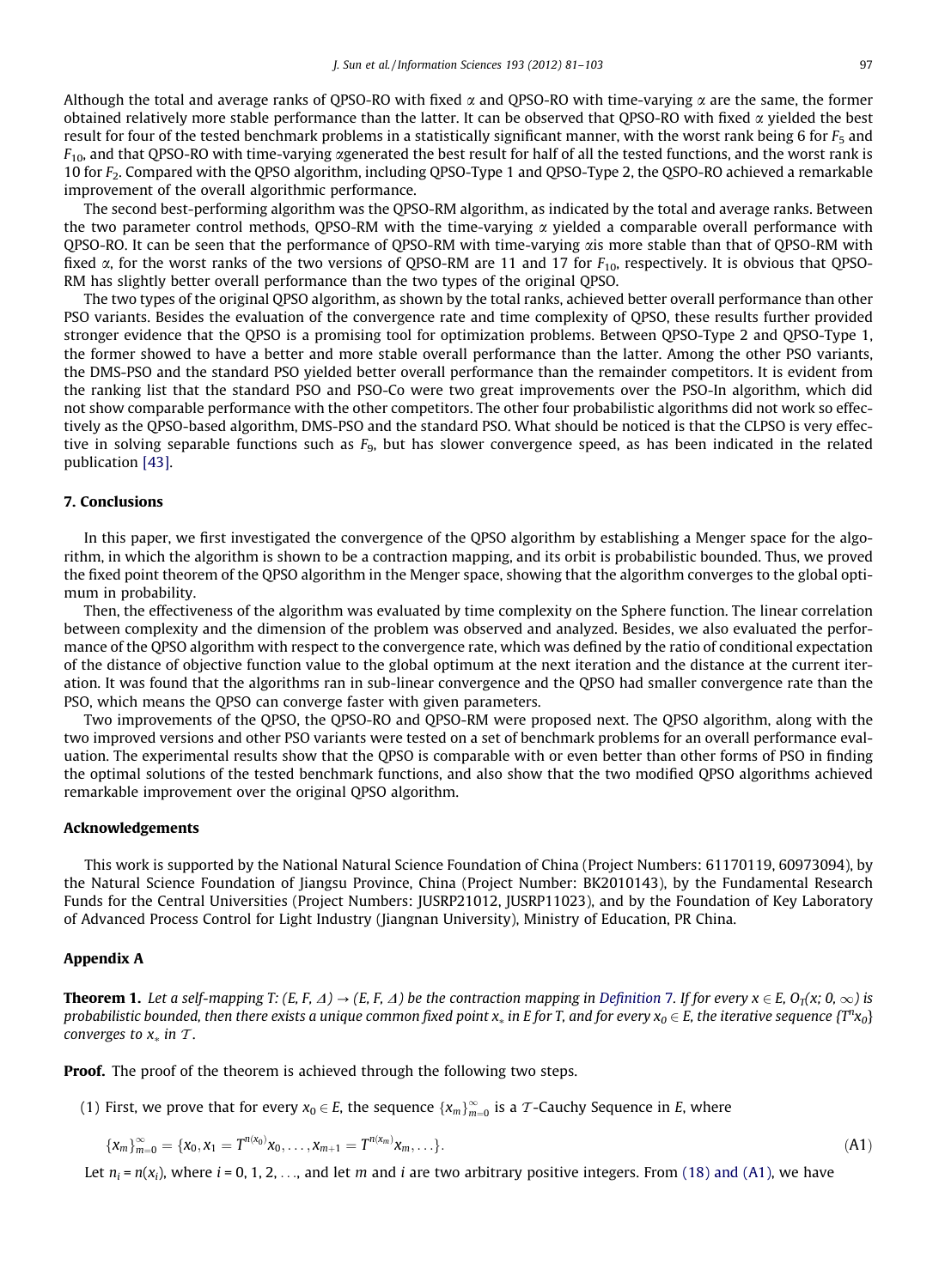$$
F_{x_m, x_{m+i}}(t) \geq F_{T^{n_{m-1}}x_{m-1}, T^{n_{m+i-1}+\cdots+n_m+n_{m-1}}x_{m-1}}(t) \geq F_{x_{m-1}, T^{n_{m+i-1}+\cdots+n_m}x_{m-1}}\left(\frac{t}{k}\right) \geq F_{x_{m-2}, T^{n_{m+i-1}+\cdots+n_m}x_{m-2}}\left(\frac{t}{k^2}\right) \geq \cdots
$$

$$
\geq F_{x_0, T^{n_{m+i-1}+\cdots+n_m}x_0}\left(\frac{t}{k^m}\right) \geq \inf_{z \in \{T^3x_0\}_{s=0}^{\infty}} F_{x_0, z}\left(\frac{t}{k^m}\right) \geq \sup_{u < t/k^m} \inf_{z \in \{T^3x_0\}_{s=0}^{\infty}} F_{x_0, z}(u), \quad \forall t \geq 0. \tag{A2}
$$

Considering that  $\forall t\geqslant 0, \frac{t}{k^m}$  is strictly increasing with  $t$  and  $\lim_{m\to\infty}\frac{t}{k^m}=\infty$ , and that  $O_T(x_0;0,\infty)$  is probabilistic bounded, from [\(A2\)](#page-16-0) we can obtain

$$
\lim_{m\to\infty} F_{x_m,x_{m+i}}(t) \geqslant \lim_{m\to\infty} \sup_{u < t/k^m} \inf_{z \in \{T^s x_0\}_{s=0}^\infty} F_{x_0,z}(u) = \begin{cases} \sup_{u > 0} \inf_{z \in \{T^s x_0\}_{s=0}^\infty} F_{x_0,z}(u), & \text{if} \quad t > 0, \\ 0, & \text{if} \quad t=0, \end{cases} = \begin{cases} 1, & \text{if} \quad t > 0, \\ 0, & \text{if} \quad t=0, \end{cases} \tag{A3}
$$

which means that the sequence  $\{x_m\}_{m=0}^\infty$  is a  $\mathcal T$ -Cauchy Sequence in E. Thus (E,F, $\Lambda$ ) is  $\mathcal T$ -Complete and there exists a point  $x_*$ in *E* such that  $x_n \stackrel{T}{\rightarrow} x_*$ .

(2) Now we prove that  $x_*$  is the fixed point of  $T^n$ , where  $n_* = n(x_*)$ . For any positive integer i and  $\forall t \ge 0$ , according to [\(18\),](#page-5-0) the following inequality holds.

$$
F_{x_i,T^{n_*}x_i}(t) \geq F_{x_{i-1},T^{n_*}x_{i-1}}\left(\frac{t}{k}\right) \geq \cdots \geq F_{x_0,T^{n_*}x_0}\left(\frac{t}{k^i}\right) \geq \sup_{u \leq t/k^i} F_{x_0,T^{n_*}x_0}(u).
$$
\n(A4)

Taking the limit as  $i \rightarrow \infty$  on both sides of the above inequality, we find that

$$
\lim_{i \to \infty} F_{x_i, T^{n_*} x_i}(t) \geq \lim_{i \to \infty} \sup_{u < t/k^i} F_{x_0, T^{n_*} x_0}(u) \geq \begin{cases} \sup_{u > 0} F_{x_0, T^{n_*} x_0}(u), & \text{if } t > 0 \\ 0 & \text{if } t = 0 \end{cases} = \begin{cases} 1 & \text{if } t > 0, \\ 0 & \text{if } t = 0. \end{cases} \tag{A5}
$$

Since  $x_n \stackrel{\mathcal{T}}{\rightarrow} x_*$ ,  $\lim_{n \to \infty} F_{x_n,x_*}(t) = H(t)$ . Thus we have

$$
\lim_{i\to\infty} F_{x_i,T^{n_*}x_i}(t) \geq \lim_{i\to\infty} \Delta\left(F_{x_*,x_i}\left(\frac{t}{2}\right), F_{x_i,T^{n_*}x_i}\left(\frac{t}{2}\right)\right) = 1, \quad \forall t > 0.
$$
\n(A6)

From [\(18\) and \(A6\)](#page-5-0), we obtain

$$
F_{x_*,T^{n_*}x_*}(t) \geq \Delta\left(F_{x_*,T^{n_*}x_i}\left(\frac{t}{2}\right), F_{T^{n_*}x_*,T^{n_*}x_i}\left(\frac{t}{2}\right)\right) \geq \Delta\left(F_{x_*,T^{n_*}x_i}\left(\frac{t}{2}\right), F_{x_*,x_i}\left(\frac{t}{2k}\right)\right)
$$
  

$$
\geq \Delta\left(F_{x_*,T^{n_*}x_i}\left(\frac{t}{2}\right), F_{x_*,x_i}\left(\frac{t}{2}\right)\right) \to 1(i \to \infty), \quad \forall t > 0,
$$
 (A7)

namely,  $F_{x_*,T^{n_*}x_*}(t) = 1, \ \forall t > 0$ . As a result,  $x_* = T^{n_*}x_*$ .

If there exists another point  $y_* \in E$  such that  $y_* = T^{n_*}x_*$ , then

$$
F_{x_*,y_*}(t) = F_{T^{n_*}x_*,T^{n_*}y_*}(t) \geq F_{x_*,y_*}\left(\frac{t}{2}\right), \quad \forall t \geq 0.
$$

Iteratively, we have

$$
F_{x_*,y_*}(t) \geqslant F_{x_*,y_*}\left(\frac{t}{k^n}\right), \quad \forall t \geqslant 0. \tag{A8}
$$

Taking the limit as  $n\to\infty$  on the right side of the above inequality and considering that  $\lim_{n\to\infty}\frac{t}{k^n}=\infty$ , we can obtain that  $F_{x_*,y_*}(t) = 1$ ,  $\forall t \ge 0$ , implying that  $x_* = y_*$ . As such,  $x_*$  is the unique fixed point of  $T^{n_*}$  in E. Since  $\hat{Tx_*} = TT^{n_*}x_* = T^{n_*}Tx_*, Tx_*$  is also a fixed point of  $T^n$ . Thus  $Tx_* = x_*$ , which means that  $x_*$  is a fixed point of T. It is evident that  $x_*$  is the unique fixed point of T.

(3) Finally we have to prove that for every  $x_0 \in E$ , the iterative sequence  $\{T^n x_0\}$  converges to  $x_*$  in  $\mathcal T$ . For every positive integer  $n > n_{*}$  and  $n = mn_{*} + s$  where  $0 \leq s \leq n_{*}$ , from [\(18\)](#page-5-0), we have,

$$
F_{x_*,T^{n}x_0}(t) = F_{T^{n_*}x_*,T^{mn_*+s}x_0}(t) \geq F_{x_*,T^{(m-1)n_*+s}x_0}\left(\frac{t}{k}\right) \geq \cdots \geq F_{x_*,T^{s}x_0}\left(\frac{t}{k^m}\right), \quad \forall t \geq 0.
$$
\n(A9)

Let  $m \to \infty$  on the rightmost side of (A9). Thus  $n \to \infty$  on the leftmost side the inequality, and we obtain

$$
\lim_{n\to\infty} F_{x_*,T^n x_0}(t) \geq \lim_{m\to\infty} F_{x_*,T^s x_0}\left(\frac{t}{k^m}\right) = 1, \quad \forall t \geq 0,
$$
\n(A10)

which implies that  $T^n x_0 \stackrel{T}{\rightarrow} x_*$ .

This completes the proof of the theorem.  $\Box$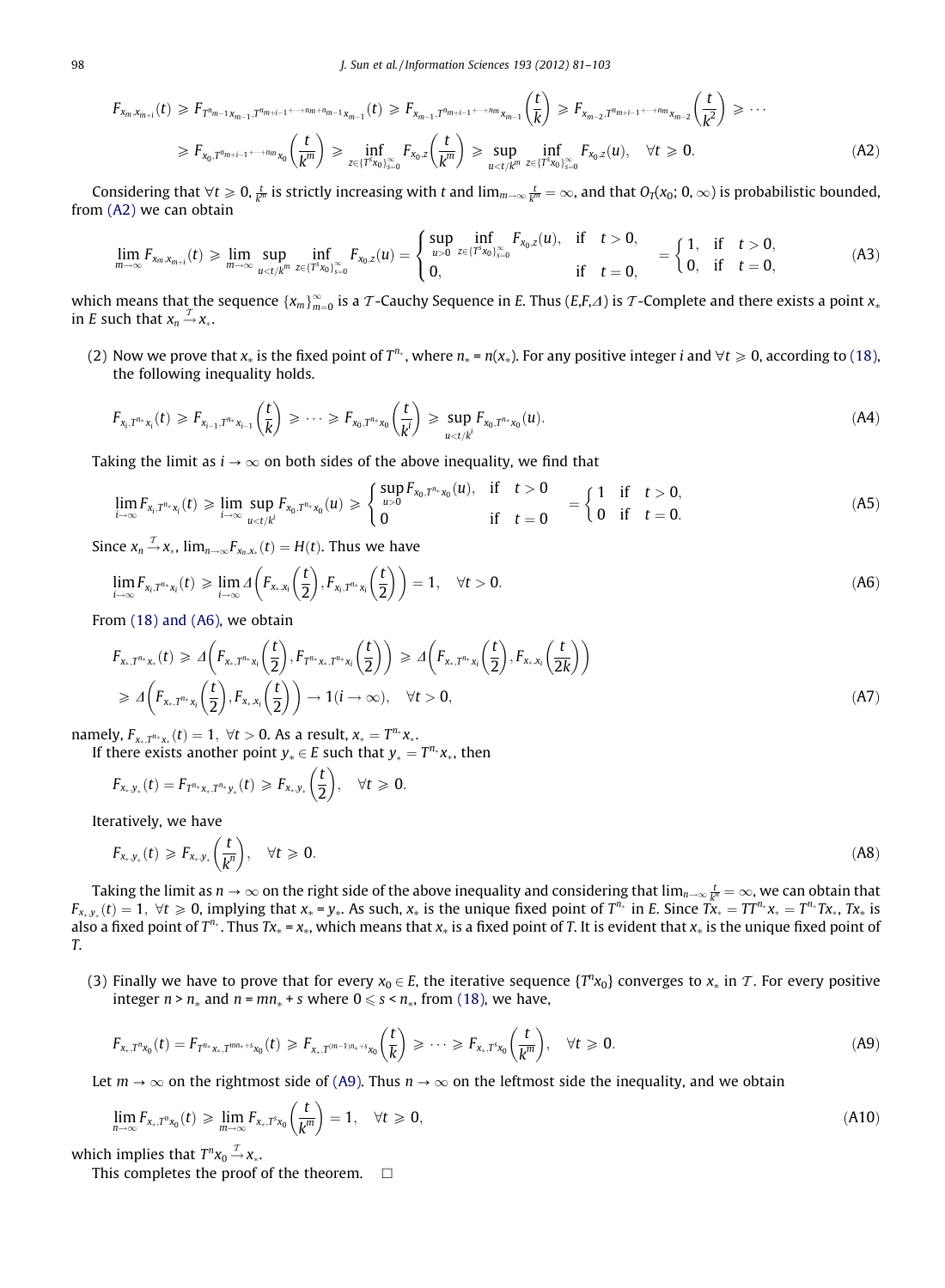**Theorem 2.** Consider the ordered pair (V, F), where F is a mapping of  $V \times V$  into D. For every  $x, y \in V$ , if the distribution function  $F_{x,y}$  is defined by  $F_{x,y}(t)$  =  $P\{|x-y| \leq t\}, \ \forall t \in R$ , then (V, F) is a PM-space.

Proof. To achieve the proof of the theorem, we only need to show that the mapping F satisfies conditions (PM-1) to (PM-4).

- (1) For every x,  $y \in V$ , since  $|x-y| \ge 0$ ,  $F_{x,y}(0) = P\{|x-y| \le 0\} = 0$ , implying that F satisfies condition (PM-1).
- (2) For every x,  $y \in V$ , if  $F_{x,y}(t) = H(t)$  for every  $t > 0$ , we have  $F_{x,y}(t) = P\{ |x y| \le t \} = 1$ , which implies that for every positive integer m,  $P\{|x-y| < \frac{1}{m}\} = 1$ . Therefore,  $P\{\bigcap_{m=1}^{\infty}(|x-y| < \frac{1}{m}\}\} = P\{|x-y| = 0\} = 1$ , namely,  $x = y$ . Contrarily, if  $x = y$ , namely  $|x-y|=0$ , then for every  $t>0$   $F_{x,y}(t)=P\{|x-y| \le t\} = 1$ ; or for every  $t < 0$ ,  $F_{x,y}(t)=P\{|x-y| \le t\} = 0$ . Thus  $F_{x,y}(t) = H(t)$ , that is, F satisfies (PM-2).
- (3) By the definition of  $F$ , we find it evident that  $F$  satisfies (PM-3).
- (4) For ever  $x,y,z \in V$ , if  $F_{x,y}(t_1) = 1$  and  $F_{y,z}(t_2) = 1$ , then  $F_{x,y}(t_1) = P\{|x y| < t_1\} = 1$  and  $F_{y,z}(t_2) = P\{|y z| < t_2\} = 1$ . Since  $|x-z| \leqslant |x-y| + |y-z|$ , so

$$
F_{xz}(t_1+t_2) = P\{|x-z| \leq t_1+t_2\} \geq P\{|x-y|+|y-z| < t_1+t_2\} \geq P\{|x-y| < t_1) \cap (|y-z| < t_2)\} = P\{|x-y| < t_1\} + P\{|y-z| < t_2\} - P\{|(x-y| < t_1) \cup (|y-z| < t_2)\} = 2 - P\{|(x-y| < t_1) \cup (|y-z| < t_2)\} \geq 1.
$$

Accordingly,  $F_{x,z}(t_1 + t_2) = P{ |x - z| < t_1 + t_2 } = 1$ , which implies that F satisfies (PM-4). This completes the proof of the theorem.  $\Box$ 

**Theorem 3.** Triplet (V, F,  $\Delta$ ) is a Menger space, where  $\Delta = \Delta_1$ .

**Proof.** To achieve the proof, we only need to prove that  $(V, F, \varDelta)$  satisfies Menger's triangle inequality (PM-4)'. For every x, y,  $z \in V$  and every  $t_1 \ge 0$ ,  $t_2 \ge 0$ , since

$$
|x-z|\leqslant |x-y|+|y-z|,
$$

we have

$$
\{|x-z| < t_1 + t_2\} \supset \{|x-y| + |y-z| < t_1 + t_2\} \supset \{|x-y| < t_1\} \cap \{|y-z| < t_2\}.\tag{A11}
$$

Hence

$$
F_{xz}(t_1 + t_2) = P\{|x - z| < t_1 + t_2\} \ge P\{|x - y| + |y - z| < t_1 + t_2\} \ge P\{|x - y| < t_1\} \cap (|y - z| < t_2)\} = P\{|x - y| < t_1\} + P\{y - z| < t_2\} - P\{|x - y| < t_1\} \cup (|y - z| < t_2)\} \ge P\{|x - y| < t_1\} + P\{y - z| < t_2\} - 1
$$
\n
$$
= F_{xy}(t_1) + F_{yz}(t_2) - 1 = \max\{F_{xy}(t_1) + F_{yz}(t_2) - 1, 0\} = A_1(F_{xy}(t_1), F_{yz}(t_2))
$$

implying that (V, F,  $\varDelta$ ), where  $\varDelta$  =  $\varDelta_1$ , satisfies Menger's triangle inequality (PM-4)'. Therefore, (V, F,  $\varDelta$ ) is a Menger space. This completes the proof of the theorem.  $\Box$ 

**Theorem 4.** The mapping T is a contraction mapping of the Menger space (V, F,  $\Delta$ ).

**Proof.** If  $t = 0$ , it is evident that T satisfies the contractive condition in [Definition 7.](#page-5-0) In the rest part of the proof, we assume that  $t \geq 0$ . Given  $f \in V$ ,  $\forall f'' \in V$  and  $\forall t \geq 0$ , we suppose that

$$
F_{f'f''}(t) = P\{ |f' - f''| < t \} = 1 - \delta,\tag{A12}
$$

where 0 <  $\delta$  < 1. Let V(t) = {f: f  $\in$  V, f  $-f_*$  < t}, where  $f_*$  is the global minimum of f(X). V(t) is measurable and its Lebesgue measure  $v[V(t)] > 0$ . Letting  $S(t) = {X: f(X) \in V(t)}$ , we have that  $v[S(t)] > 0$ , due to the almost everywhere continuity of  $f(X)$ .

For the start point  $f_0$ , let  $a_0(t) = Pf_0 \in V(t)$  =  $g_0(t)$ . At the precedent iterations, for every random variable  $f_n = T^n f_0$ , according to the update equation of QPSO, we can let

$$
g_n(t) = 1 - \prod_{i=1}^M \left[1 - \int_{S(t)} \theta_{X_{i,n}}(G_{n-1}, P_{i,n-1}, x)\,dx\right],
$$

where

$$
\theta_{X_{i,n}}(G_{n-1}, P_{i,n}, x) = \prod_{j=1}^N \left| \int_{P_{i,n}^j}^{Q_n^j} \frac{1}{L_{i,n}^j} \exp \left( -2|x-p|/L_{i,n}^j \right) dp \right|.
$$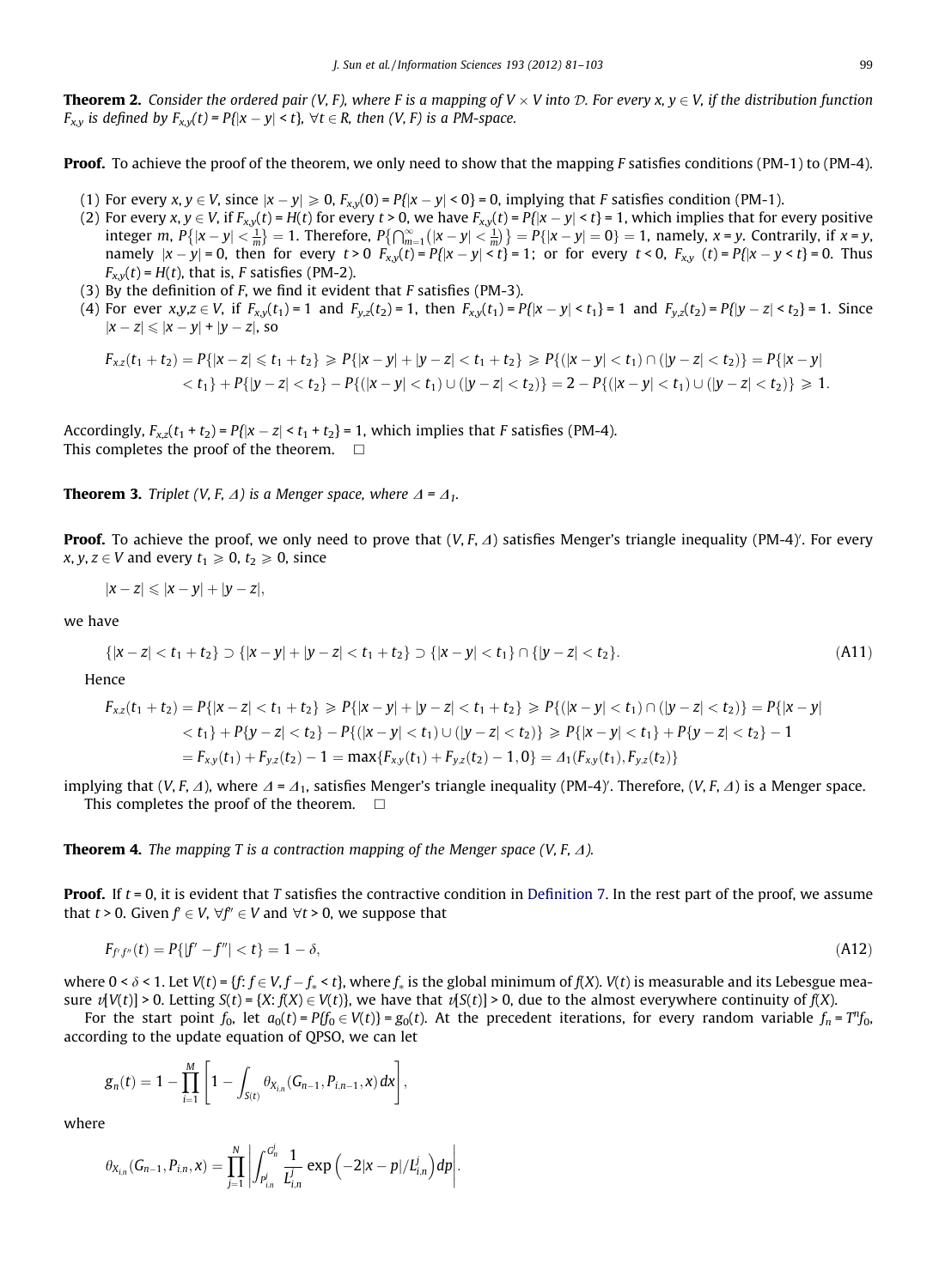<span id="page-19-0"></span>Thus we have

$$
a_n(t) = P\{f_n \in V(t), f_k \notin V(t), k = 1, 2, \dots, n - 1\} = g_n(t) \prod_{i=0}^{n-1} [1 - g_{n-1}(t)].
$$
\n(A13)

Accordingly,

$$
F_{f_n,f_*}(t) = P\{ |f_n - f_*| < t \} = P\{f_n \in V(t)\} = \sum_{i=0}^n a_n(t) = 1 - \prod_{i=1}^n [1 - g_i(t)].\tag{A14}
$$

Since for every  $0 \leqslant n < \infty$ , we have  $\left| X_{i,n}^{j} \right|$  $\begin{array}{c} \hline \end{array}$  $\vert < \infty$ ,  $\vert C - X_{i,n}^j$  $\begin{array}{c} \begin{array}{c} \begin{array}{c} \end{array} \end{array} \end{array}$  $\vert < \infty$  or  $\vert p - X^j_{i,n} \vert$  $\begin{array}{c} \begin{array}{c} \begin{array}{c} \end{array} \end{array} \end{array}$  $\vert < \infty$ . According to [\(14\)](#page-3-0) or [\(15\),](#page-3-0) we have  $0 < L_{i,j,n} < \infty$ , which implies that  $\theta_{i,n}(\hat{y}_n, y_{i,n}, x_{i,n})$  is Lebesgue integrable and  $0 < g_i(t) < 1$ . We thus immediately have that  $\sup_{n>0}F_{f_n,f_*}(t)=1$ , according to (A14). Hence, for the given  $\delta$  and  $f$ , there exists a positive integer  $n_1(f)$  such that whenever  $n \geqslant n_1(f)$ ,

$$
F_{T^n f', f_*}(t) = P\{|T^n f' - f_*| < t\} = P\{T^n f' \in V(t)\} > 1 - \frac{\delta}{2},
$$

and there also exists a positive integer  $n_2(f)$  such that whenever  $n\geqslant n_2(f)$ ,

$$
F_{T^n f'',f_*}(t) = P\{|T^n f'' - f_*| < t\} = P\{T^n f'' \in V(t)\} > 1 - \frac{\delta}{2}.
$$

Let  $n(f) \geqslant \max\{n_1(f'), n_2(f')\}.$  Thus both of the following two inequalities are satisfied

$$
F_{T^{n(f')}f',f_*}(t) = P\{|T^{n(f')}f' - f_*| < t\} = P\{T^{n(f')}f' \in V(t)\} = P\{T^{n(f')}f' - f_* < t\} > 1 - \frac{\delta}{2},
$$
  

$$
F_{T^{n(f')}f'',f_*}(t) = P\{|T^{n(f')}f'' - f_*| < t\} = P\{T^{n(f')}f'' \in V(t)\} = P\{T^{n(f')}f'' - f_* < t\} > 1 - \frac{\delta}{2}.
$$

Since the diameter of V(t) is t, that is,  $\sup_{x,y\in V(t)}|x-y|$  = t. If  $T^{n(f')}f',T^{n(f')}f''\in V(t),$   $|T^{n(f')}f'-T^{n(f')}f''|< t.$  As a result, it is satisfied that

$$
\{|T^{n(f')}f' - T^{n(f')}f''| < t\} \supset \{(T^{n(f')}f' \in V(t)) \cap T^{n(f')}f'' \in V(t)\} = \{(T^{n(f')}f' - f_* < t) \cap (T^{n(f')}f'' - f_* < t)\}.
$$

Thus we have that

$$
F_{T^{n(f')}f'',T^{n(f')}f''}(t) = P\{|T^{n(f')}f' - T^{n(f')}f''| < t\} \ge P\{(T^{n(f')}f' - f_* < t) \cap (T^{n(f')}f'' - f_* < t)\} = P\{T^{n(f')}f' - f_* < t\} + P\{T^{n(f')}f'' - f_* < t\} - P\{(T^{n(f')'}f' - f_* < t) \cup (T^{n(f')}f'' - f_* < t)\} > 1 - \frac{\delta}{2} + 1 - \frac{\delta}{2} - P\{(T^{n(f')}f' - f_* < t) \cup (T^{n(f')}f'' - f_* < t)\} > 2 - \delta - 1 = 1 - \delta,
$$

and accordingly

$$
F_{T^{n(f')}f',T^{n(f')}f''}(t) > F_{f'f''}(t). \tag{A15}
$$

Since F is monotonically increasing with t, there must exist  $k \in (0, 1)$  such that

$$
F_{T^{n(f_i)}f',T^{n(f_i)}f''}(t) \geq F_{f',f''}\left(\frac{t}{k}\right).
$$
\n(A16)

It implies that T satisfies the contractive condition in [Definition 7.](#page-5-0) This completes the proof of the theorem.  $\Box$ 

**Theorem 5.**  $f_*$  is the unique fixed point in V such that for every  $f_0 \in V$ , the iterative sequence  $\{T^n f_0\}$  converges to  $f_{*}$ 

**Proof.** For Menger space (V, F,  $\Delta$ ), where  $\Delta = \Delta_1$ , T is a contraction mapping as shown by [Theorem 4](#page-6-0). Given  $f_0 \in V$ , we have  $f_n = T^n f_0 \in [f_*, f_0]$  for every  $n \geq 1$ . This implies that  $O_T(f_0; 0, \infty) = \{f_n = T^n f_0\}_{n=0}^\infty \subset [f_*, f_0]$ . Thus for every  $t > f_0 - f_*$  $inf_{f',f''\in O_T(f_0;0,\infty)}F_{f',f''}(t)=1.$  Accordingly, we have

$$
\sup_{t>0} \inf_{f'f'' \in O_T(f_0,0,\infty)} F_{f'f''}(t) = 1, \tag{A17}
$$

which means that the orbit generated by T at  $f_0$  is probabilistic bounded. By [Theorem 1](#page-5-0), there exists a unique common fixed point in E for T. Since  $f_*$  = Tf $_*,f_*$  is the fixed point. Consequently, for every  $f_0\in V$ , the iterative sequence  $\{T^nf_0\}$  converges to  $f_*$  in  $\tau$ .

This completes the proof of the theorem.  $\Box$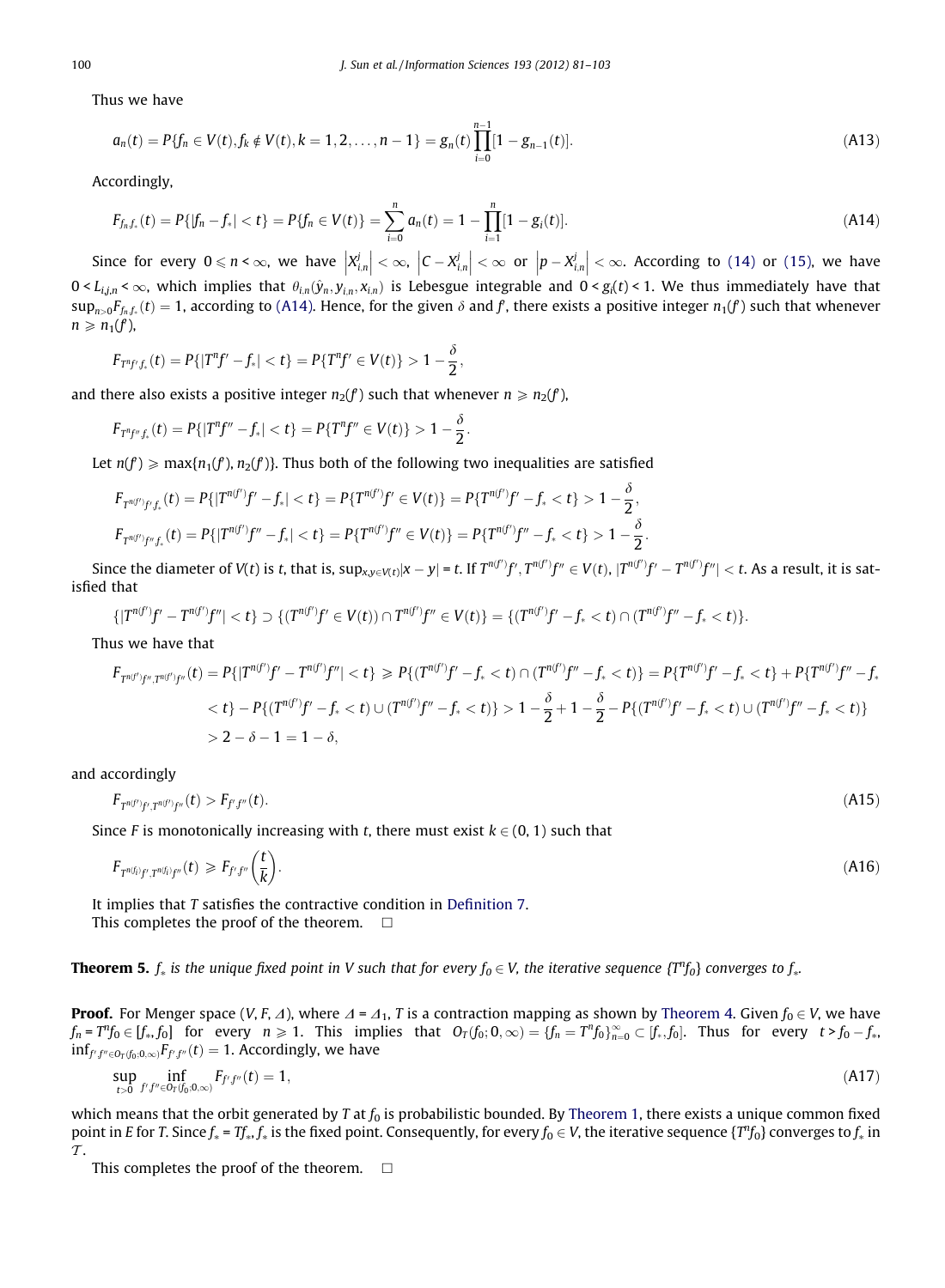<span id="page-20-0"></span>**Theorem 6.** The sequence of function values { $f_n$ ,  $n \ge 0$ } generated by QPSO converges to  $f_*$  in probability.

**Proof.** Since  $\{f_n, n \ge 0\}$  converges to  $f_*$  in  $\mathcal{T}$ , by [Definition 5](#page-5-0) and the definition given in [Theorem 4,](#page-6-0) for every  $\varepsilon > 0$ ,  $\lambda > 0$ , there exists  $K = K(\varepsilon, \lambda)$  such that whenever  $n \geq K$ ,

$$
F_{f_n, f_*}( \varepsilon ) = P\{ |f_n - f_*| < \varepsilon \} = P\{ f_n \in V_\varepsilon \} > 1 - \lambda. \tag{A18}
$$

Due to the arbitrariness of  $\lambda$ , (A18) implies that  $f_n {\mathop{\to }\limits^{P}} f_{\ast}.$ This completes the proof of the theorem.  $\Box$ 

**Theorem 7.** Let  $\bar{c} = (\prod_{i=1}^n \bar{c}_i)^{1/n}$  where  $\bar{c}_i = E(c_i)$ . If  $\{c_n, n > 0\}$  and  $\{f_n - f_*$ ,  $n > 0\}$  are two negatively correlated (or positively correlated or uncorrelated) sequences of random variables, then  $c < \bar c$  (or  $c > \bar c$  or  $c = \bar c$ ).

**Proof.** According to the properties of conditional expectations, we have

$$
E[(f_n - f_*)] = E[E[(f_n - f_*)|f_{n-1}]], \qquad (A19)
$$

for all  $n$  > 0. If { $c_n$ ,  $n$  > 0} and { $f_n$   $f_\ast$ ,  $n$  > 0} are negatively correlated, it follows that

 $Cov(c_n, f_n - f_*) = E[c_n(f_n - f_*)] - E(c_n)E(f_n - f_*) < 0,$ 

namely

$$
E[c_n(f_n - f_*)] < E(c_n)E(f_n - f_*),\tag{A20}
$$

for all  $n > 0$ . By (A19) and (A20), we therefore have

$$
\varepsilon_n = E(f_n - f_*) = E\{E[(f_n - f_*)|f_{n-1}]\} = E[c_n(f_{n-1} - f_*)] < E(c_n)E(f_{n-1} - f_*) = \bar{c}_nE(f_{n-1} - f_*) = \bar{c}_nE\{E[(f_{n-1} - f_*)|f_{n-2}]\}
$$
\n
$$
= \bar{c}_nE[c_{n-1}(f_{n-2} - f_*)] < \bar{c}_n\bar{c}_{n-1}E(f_{n-2} - f_*) = \cdots < \bar{c}_n\bar{c}_{n-1}\bar{c}_{n-2}\cdots\bar{c}_1E(f_0 - f_*) = \left(\prod_{i=1}^n \bar{c}_i\right)E(f_0 - f_*) = \bar{c}^n\varepsilon_0,\tag{A21}
$$

implying that  $c = (\varepsilon_n/\varepsilon_0)^{1/n} < \bar{c}$ .

If  $\{c_n, n > 0\}$  and  $\{f_n - f_*, n > 0\}$  are positively correlated,

$$
Cov(c_n, f_n - f_*) = E[c_n(f_n - f_*)] - E(c_n)E(f_n - f_*) > 0.
$$

Similarly, we have  $c > \bar{c}$ .

If  $\{c_n, n > 0\}$  and  $\{f_n - f_*, n > 0\}$  are uncorrelated,

$$
Cov(c_n,f_n-f_*)=E[c_n(f_n-f_*)]-E(c_n)E(f_n-f_*)=0.
$$

Replacing each sign of inequality in (A21) by an equal sign, we find that  $c=\bar c$ . This completes the proof of the theorem.  $\Box$ 

References

- [1] P.J. Angeline, Evolutionary optimization versus particle swarm optimization: philosophy and performance differences. Evolutionary programming VII, Lecture Notes in Computer Science 1447 (1998) 601–610.
- [2] P.J. Angeline, Using selection to improve particle swarm optimization, in: Proceedings of the 1998 IEEE International Conference on Evolutionary Computation, ICEC 1998, Anchorage, AK, USA, 1998, pp. 84–89.
- [3] W.P. Baritompa, B.-P. Zhang, R.H. Mlandineo, G.R. Wood, Z.B. Zambinsky, Towards pure adaptive search, Journal of Global Optimization 7 (1995) 93– 110.
- [4] D. Bratton, J. Kennedy, Defining a standard for particle swarm optimization, in: Proceedings of the 2007 IEEE Swarm Intelligence Symposium, 2007, pp. 120–127.
- [5] F. van den Bergh, An Analysis of Particle Swarm Optimizers, Ph.D. dissertation, Univ. Pretoria, Pretoria, South Africa, 2002.
- [6] F. van den Bergh, A.P. Engelbrecht, A cooperative approach to particle swarm optimization, IEEE Transactions on Evolutionary Computation 8 (2004) 225–239.
- [7] H.-G. Beyer, Toward a theory of evolution strategies: on the benefits of sex-the  $(\mu/\mu,\lambda)$  theory, Evolutionary Computation 3 (1995) 81-111.
- [8] S.-S. Chang, On some fixed point theorems in probabilistic metric space and its applications, Probability Theory and Related Fields 63 (1983) 463–474.
- [9] S.-S. Chang, Y.-J. Cho, S.-M. Kang, Nonlinear Operator Theory in Probabilistic Metric Spaces, Nova Science Publishers, New York, 2001. [10] M. Clerc, The swarm and the queen: towards a deterministic and adaptive particle swarm optimization, in: Proceedings of the 1999 Congress on
- Evolutionary Computation, CEC 99, Washington, DC, USA, 1999, pp. 1951–1957.
- [11] M. Clerc, J. Kennedy, The particle swarm-explosion, stability and convergence in a multidimensional complex space, IEEE Transactions on Evolutionary Computation 6 (2002) 58–73.
- [12] M. Clerc, Particle Swarm Optimization, ISTE Publishing Company, London, UK, 2006.
- [13] L.S. Coelho, A novel Gaussian quantum-behaved particle swarm optimizer applied to electromagnetic design, IET Science, Measurement & Technology 1 (2007) 290–294.
- [14] L.S. Coelho, P. Alotto, Global optimization of electromagnetic devices using an exponential quantum-behaved particle swarm optimizer, IEEE Transactions on Magenetics 44 (2008) 1074–1077.
- [15] L.S. Coelho, A quantum particle swarm optimizer with chaotic mutation operator, Chaos, Solitons & Fractals 37 (2008) 1409–1418.
- [16] G. Constantin, I. Istratescu, Elements of Probabilistic Analysis with Applications, Springer, 1989.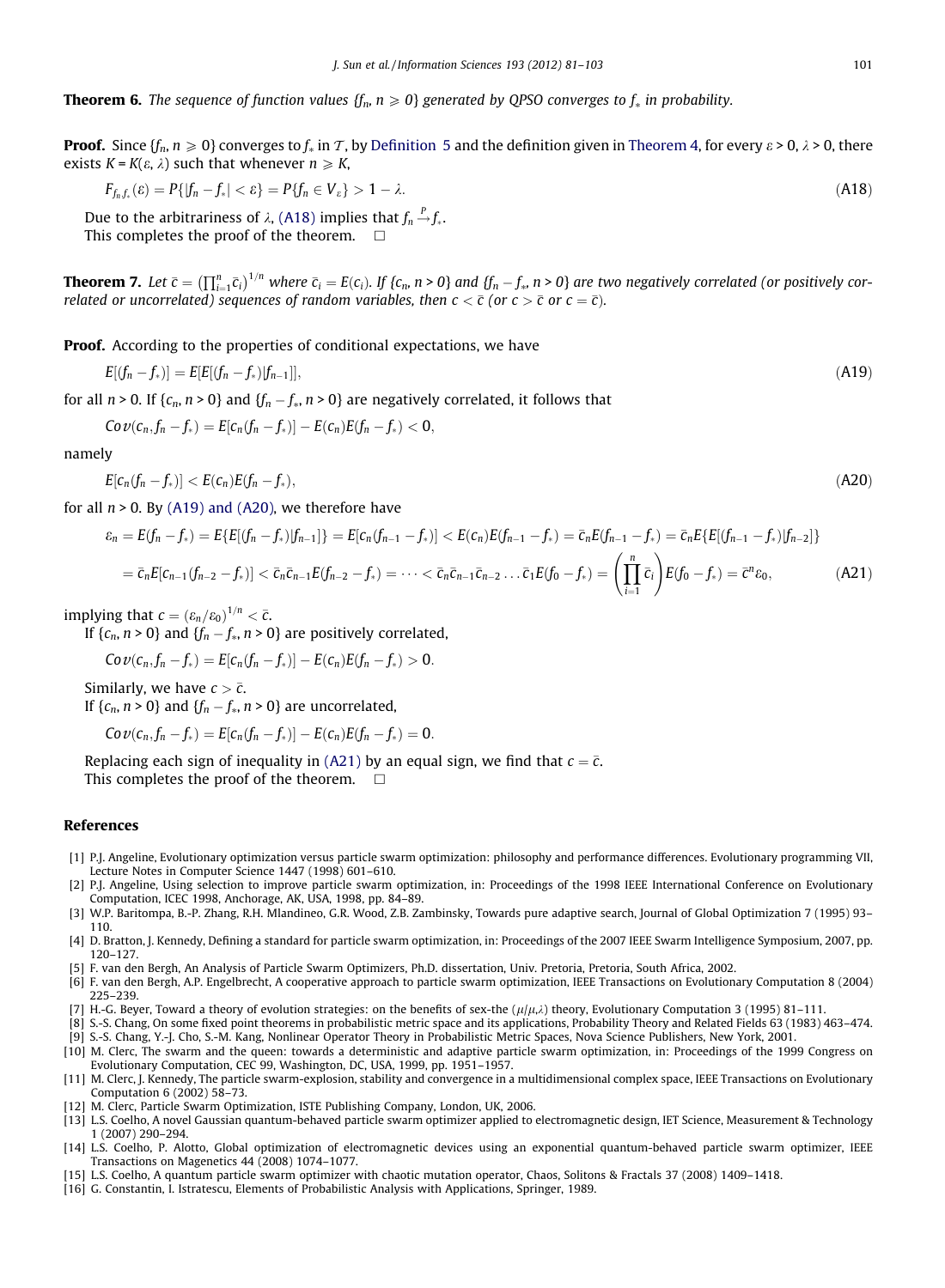- <span id="page-21-0"></span>[17] R.W. Day, G.P. Quinn, Comparisons of treatments after an analysis of variance in ecology, Ecological Monographs 59 (1989) 433–463.
- [18] H.M. Emara, H.A.A. Fattah, Continuous swarm optimization technique with stability analysis, in: Proceedings of the 2004 American Control Conference, Boston, MA, 2004, pp. 2811–2817.
- [19] F. Gao, Parameters estimation on-line for Lorenz system by a novel quantum-behaved particle swarm optimization, Chinese Physics B 17 (2008) 1196– 1201.
- [20] V. Gavi, K.M. Passino, Stability analysis of social foraging swarms, IEEE Transactions on Systems, Man and Cybernetics 34 (2003) 539–557.
- [21] R. Hassan, B. Cohanim, O. De Weck, G. Venter, A comparison of particle swarm optimization and the genetic algorithm, in: Proceedings of the 46th AIAA/ASME/ASCE/AHS/ASC Structures, Structural Dynamics, and Materials Conference, Austin, TX, USA, 2005, pp. 1–13.
- [22] J. He, X. Yao, Towards an analytic framework for analysing the computation time of evolutionary algorithms, Artificial Intelligence 145 (2003) 59-97.
- [23] J. He, X. Yao, Drift analysis and average time complexity of evolutionary algorithms, Artificial Intelligence 127 (2001) 57–85. [24] J. He, X. Yao, From an individual to a population: an analysis of the first hitting time of population-based evolutionary algorithms, IEEE Transactions on Evolutionary Computation 6 (2002) 495–551.
- [25] I. Istratescu, A fixed point theorem for mappings with a probabilistic contractive iterate, Romanian Journal of pure and applied mathematics 26 (1981) 431–435.
- [26] V. Istratescu, I. Sacuiu, Fixed point theorems for contraction mappings on probabilistic metric spaces, Romanian Journal of pure and applied mathematics 18 (1973) 1375–1381.
- [27] S. Janson, M. Middendorf, A hierarchical particle swarm optimizer and its adaptive variant, IEEE Transactions on Systems, Man and Cybernetics, Part B: Cybernetics 6 (2005) 1272–1282.
- [28] M. Jiang, Y.P. Luo, S.Y. Yang, Stochastic convergence analysis and parameter selection of the standard particle swarm optimization algorithm, Information Processing Letters 102 (2007) 8–16.
- [29] K.O. Jones, Comparison of genetic algorithm and particle swarm optimization, in: Proceedings of the 2005 International Conference on Computer System and Technologies, Varna, Bulgaria, 2005, pp. IIIA1–6.
- [30] V. Kadirkamanathan, K. Selvarajah, P.J. Fleming, Stability analysis of the particle dynamics in particle swarm optimizer, IEEE Transactions on Evolutionary Computation 10 (2006) 245–255.
- [31] J. Kennedy, R.C. Eberhart, Particle swarm optimization, in: Proceedings of the 1995 IEEE International Conference on Neural Networks, Perth, WA, Australia, 1995, pp. 1942–1948.
- [32] J. Kennedy, The behavior of particles, in: Proceedings of the 7th Annual Conference on Evolutionary Programming, San Diego, CA, 1998, pp. 581–589.
- [33] J. Kennedy, Small worlds and mega-minds: effects of neighborhood topology on particle swarm performance, in: Proceedings of the 1999 Congress on Evolutionary Computation, CEC99, 1999, pp. 1931–1938.
- [34] J. Kennedy, Stereotyping: improving particle swarm performance with cluster analysis, in: Proceedings of the 2002 Congress on Computational Intelligence, Honolulu, HI, USA, 2002, pp. 1671–1676.
- [35] J. Kennedy, Bare bones particle swarms, in: Proceedings of the 2003 IEEE Swarm Intelligence Symposium, Indianapolis, IN, USA, 2003, pp. 80–87.
- [36] J. Kennedy, Probability and dynamics in the particle swarm, in: Proceedings of the 2004 Congress on Evolutionary Computation, June 2004, pp. 340– 347.
- [37] J. Kennedy, In search of the essential particle swarm, in: Proceedings of the IEEE World Congress on Computational Intelligence, 2006, pp. 1694–1701. [38] R.A. Krohling, Gaussian swarm: a novel particle swarm optimization algorithm, in: Proceedings of the IEEE Conference on Cybernetics and Intelligent
- Systems, Singapore, December 2004, pp. 372–376. [39] R.A. Krohling, L.S.Coelho, PSO-E: particle swarm with exponential distribution, in: Proceedings of the IEEE Congress on Evolutionary Computation, 2006, pp. 1428–1433.
- [40] S. Kumar, B.D. Pant, Some common fixed point theorems for mappings satisfying a new contraction condition in Menger spaces, Journal of Mathematical Sciences 5 (2005) 227–234.
- [41] K. Leung, Q. Duan, Z. Xu, C.K. Wong, A new model of simulated evolutionary computation-convergence analysis and specification, IEEE Transactions on Evolutionary Computation 5 (2001) 3–16.
- [42] J.J. Liang, P.N. Suganthan, Dynamic multiswarm particle swarm optimizer (DMS-PSO), in: Proceedings of the 2005 IEEE Swarm Intelligence Symposium, Pasadena, CA, USA, 2005, pp. 124–129.
- [43] J.J. Liang, A.K. Qin, P.N. Suganthan, S. Baskar, Comprehensive learning particle swarm optimizer for global optimization of multimodal functions, IEEE Transactions on Evolutionary Computation 10 (2006) 281–295.
- [44] Z.J. Li, X.D. Liu, X.D. Duan, Comparative research on particle swarm optimization and genetic algorithm, Computer and Information Science 3 (2010) 120–127.
- [45] S.-Y. Li, R.-G. Wang, W.-W. Hu, J.-Q. Sun, A new QPSO based BP neural network for face detection, in: B.-Y. Cao (Ed.), Fuzzy Information and Engineering, Advances in Soft Computing, 40, Springer, 2007.
- [46] R. Mendes, J. Kennedy, J. Neves, The fully informed particle swarm: simpler, maybe better, IEEE Transactions on Evolutionary Computation 8 (2004) 204–210.
- [47] K. Menger, Statistical metrics, Proceedings of the National Academy of Science USA 28 (1942) 535–537.
- [48] S.M. Mikki, A.A. Kishk, Quantum particle swarm optimization for electromagnetics, IEEE Transactions on Antennas and Propagation 54 (2006) 2764– 2775.
- [49] A. Mohais, R. Mendes, C. Ward, C. Postoff, Neighborhood re-structuring in particle swarm optimization, in: Proceedings of the 18th Australian Joint Conference on Artificial Intelligence, Sydney, 2005, pp. 776–785.
- [50] E.V. Onet, Particle swarm optimization and genetic algorithms, Journal of Computer Science and Control Systems 2 (2009) 43–46.
- [51] E. Ozcan, C.K. Mohan, Particle swami optimization: surfing the waves, in: Proceedings of the 1999 IEEE Congress on Evolutionary Computation, CEC'99, Washington, DC, 1999, pp. 1939–1944.
- [52] S.C. Pandey, P. Tripathi, Global output convergence of RNN in Menger probabilistic metric space, in: Proceedings of the 2008 International MultiConference of Engineers and Computer Scientists, 2008, pp. 101–104.
- [53] B.D. Pant, S. Kumar, Some common fixed point theorems for commuting mappings in Menger spaces, Journal of Natural & Physical Sciences 19 (2005) 29–37.
- [54] D. Parrott, X. Li, Locating and tracking multiple dynamic optima by a particle swarm model using speciation, IEEE Transactions on Evolutionary Computation 10 (2006) 440–458.
- [55] X. Qi, F. Palmeiri, Theoretical analysis of evolutionary algorithms with infinite population size in continuous space. Part I: Basic properties, IEEE Transactions on Neural Networks 5 (1994) 102–119.
- [56] T.J. Richer, T.M. Blackwell, The Levy particle swarm, in: Proceedings of the 2006 Congress on Evolutionary Computation, Vancouver, Canada, 2006, pp. 808–815.
- [57] G. Rudolph, Local convergence rates of simple evolutionary algorithms with Cauchy mutations, IEEE Transactions on Evolutionary Computation 1 (1997) 249–258.
- [58] R. Saadati, M. Amini M, D-boundedness and D-compactness in finite dimensional probabilistic normed spaces, Proceedings of the Indian Academy of Science (Math. Sci.) 115 (2005) 483–492.
- [59] B. Schweizer, A. Sklar, Statistical metric spaces, Pacific Journal of Mathematics 10 (1960) 313–334.
- [60] B. Schweizer, A. Sklar, E. Thorp, The metrization of statistical metric spaces, Pacific Journal of Mathematics 10 (1960) 673–675.
- [61] B. Schweizer, A. Sklar, Statistical metric spaces arising from sets of random variables in n-Euclidean spaces, Theory Probability and its Applications 7 (1962) 447–456.